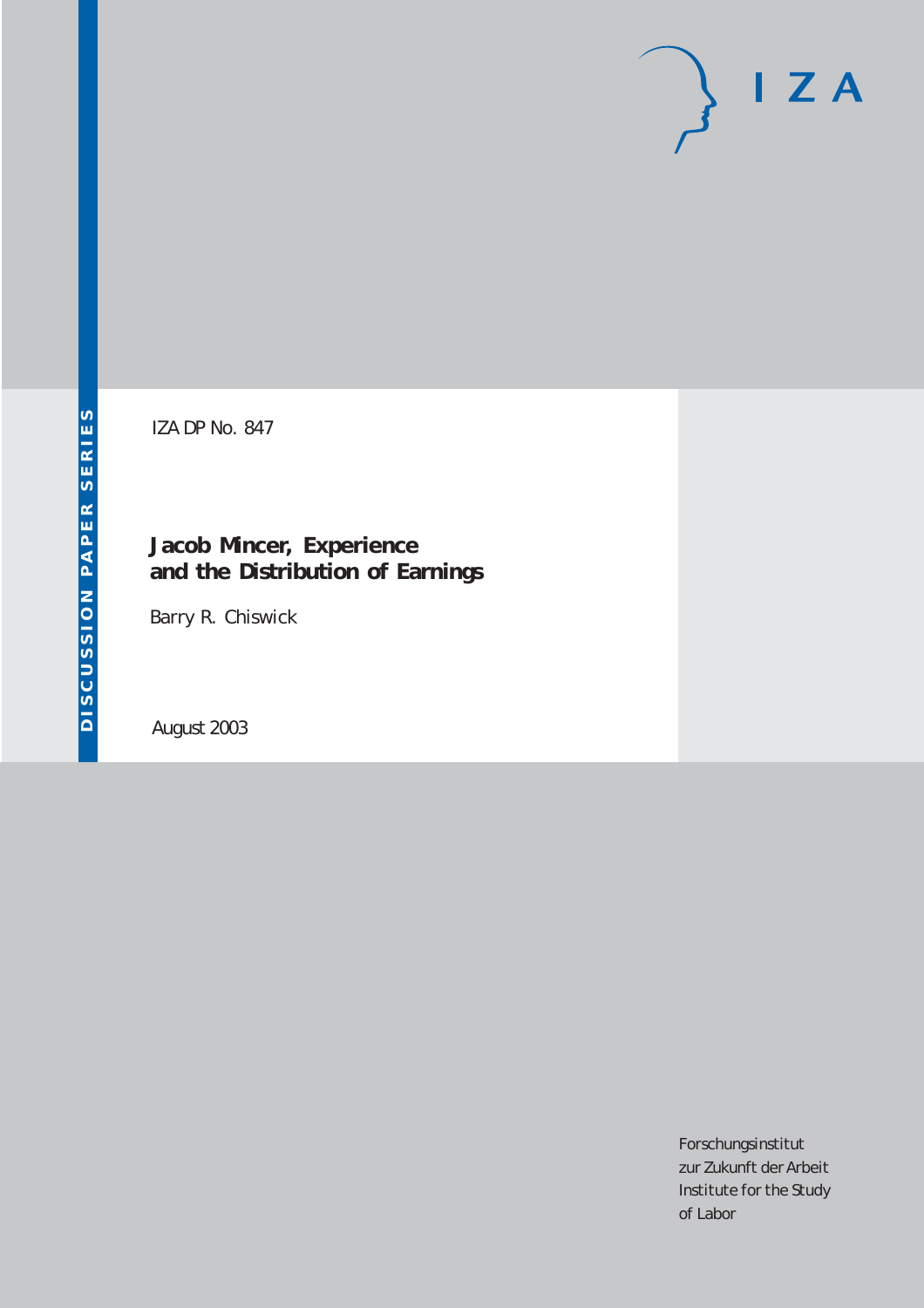# **Jacob Mincer, Experience and the Distribution of Earnings**

**Barry R. Chiswick** 

*University of Illinois at Chicago and IZA Bonn* 

Discussion Paper No. 847 August 2003

IZA

P.O. Box 7240 D-53072 Bonn Germany

Tel.: +49-228-3894-0 Fax: +49-228-3894-210 Email: [iza@iza.org](mailto:iza@iza.org)

This Discussion Paper is issued within the framework of IZA's research area *Mobility and Flexibility of Labor.* Any opinions expressed here are those of the author(s) and not those of the institute. Research disseminated by IZA may include views on policy, but the institute itself takes no institutional policy positions.

The Institute for the Study of Labor (IZA) in Bonn is a local and virtual international research center and a place of communication between science, politics and business. IZA is an independent, nonprofit limited liability company (Gesellschaft mit beschränkter Haftung) supported by Deutsche Post World Net. The center is associated with the University of Bonn and offers a stimulating research environment through its research networks, research support, and visitors and doctoral programs. IZA engages in (i) original and internationally competitive research in all fields of labor economics, (ii) development of policy concepts, and (iii) dissemination of research results and concepts to the interested public. The current research program deals with (1) mobility and flexibility of labor, (2) internationalization of labor markets, (3) welfare state and labor market, (4) labor markets in transition countries, (5) the future of labor, (6) evaluation of labor market policies and projects and (7) general labor economics.

IZA Discussion Papers often represent preliminary work and are circulated to encourage discussion. Citation of such a paper should account for its provisional character. A revised version may be available on the IZA website ([www.iza.org](http://www.iza.org/)) or directly from the author.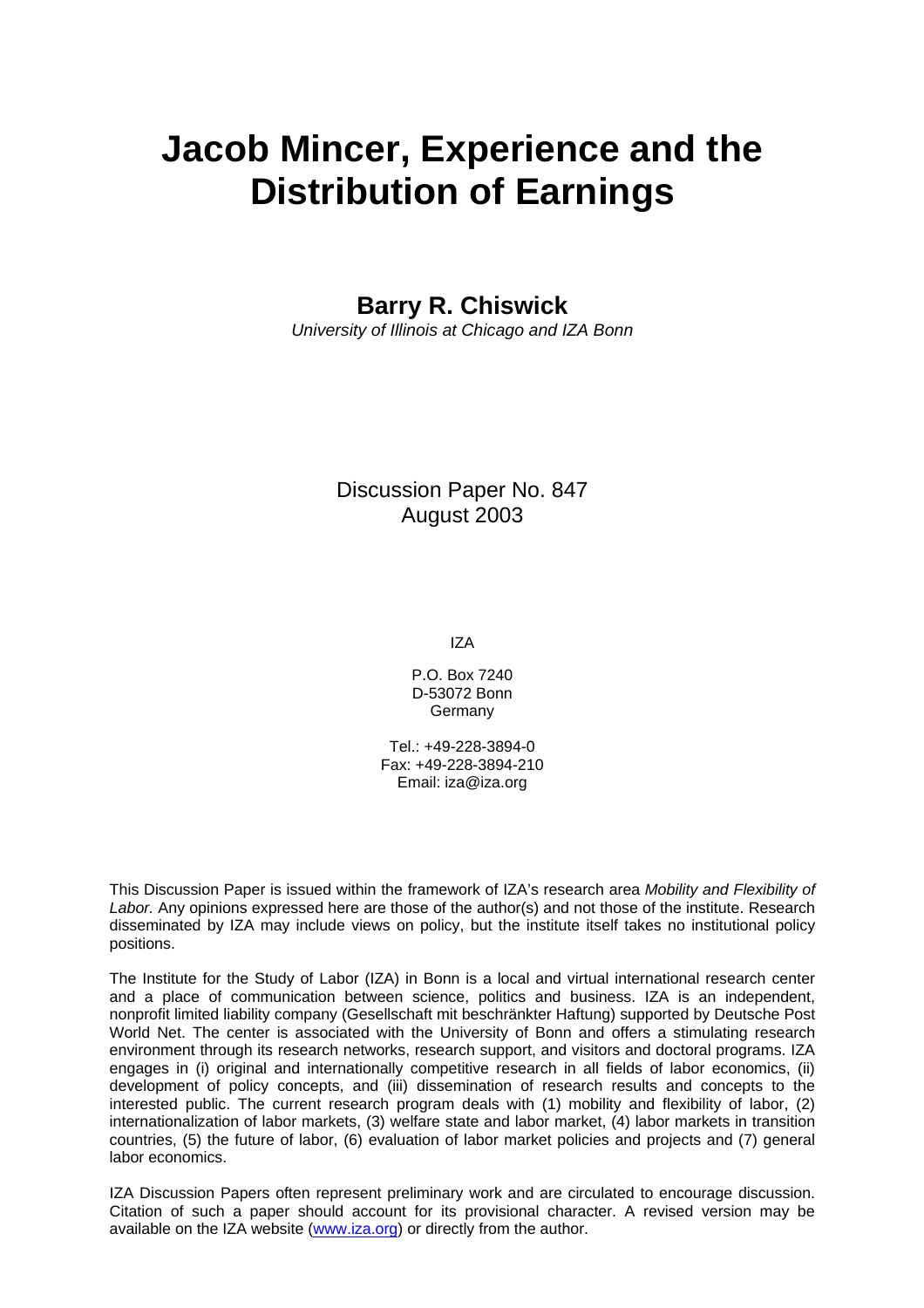IZA Discussion Paper No. 847 August 2003

## **ABSTRACT**

### **Jacob Mincer, Experience and the Distribution of Earnings**[∗](#page-2-0)

This paper reviews Jacob Mincer's contributions to the analyses of earnings and the distribution of earnings through his pioneering focus on labor market experience or on-the-job training. It begins with a brief discussion of the theoretical literature on the distribution of earnings in the pre-Mincer period, and then discusses his analysis of human capital and earnings developed in his 1957 doctoral dissertation and 1958 Journal of Political Economy (JPE) article. Further analyses of on-the-job training, and in particular estimates of the rate of return from on-the-job training, are presented in his 1962 JPE paper. The synergy between Mincer and Becker during the 1960s is discussed, as is the development of the schoolingearnings function by Becker and Chiswick (1966). Mincer (1974) extended this relationship by incorporating experience to form the "human capital earnings function" in his Schooling, Experience and Earnings (1974). Subsequent modifications, extensions, tests of robustness and the wide applicability of the human capital earnings functions are presented.

JEL Classification: B21, J24, J31, D31

Keywords: human capital, labor market experience, earnings, income distribution, Jacob **Mincer** 

Barry R. Chiswick Department of Economics (M/C 144) University of Illinois at Chicago 601 South Morgan Street Chicago, IL 60607-7121 USA Tel.: +1 312 996 2683 Fax: +1 312 996 3344 Email: [brchis@uic.edu](mailto:brchis@uic.edu)

<span id="page-2-0"></span><sup>∗</sup> Paper presented at the Conference in Honor of Jacob Mincer's 80th Birthday, New York, July 15, 2002. Forthcoming in Review of Economics of the Household.

This is to acknowledge my intellectual debt to Jacob Mincer as a student in his courses in Statistics and Labor Economics at Columbia University, as a reader of his research and as a beneficiary of his comments on my research. He is a master teacher as well as a pioneering scholar who stimulated my own research, as well as that of many others. I appreciate the comments on an earlier draft of this paper from Carmel U. Chiswick, Shoshana Grossbard-Shechtman, Evelyn Lehrer, Paul W. Miller, Harry Patrinos and Richard Peck. I am, however, solely responsible for any errors of omission or commission.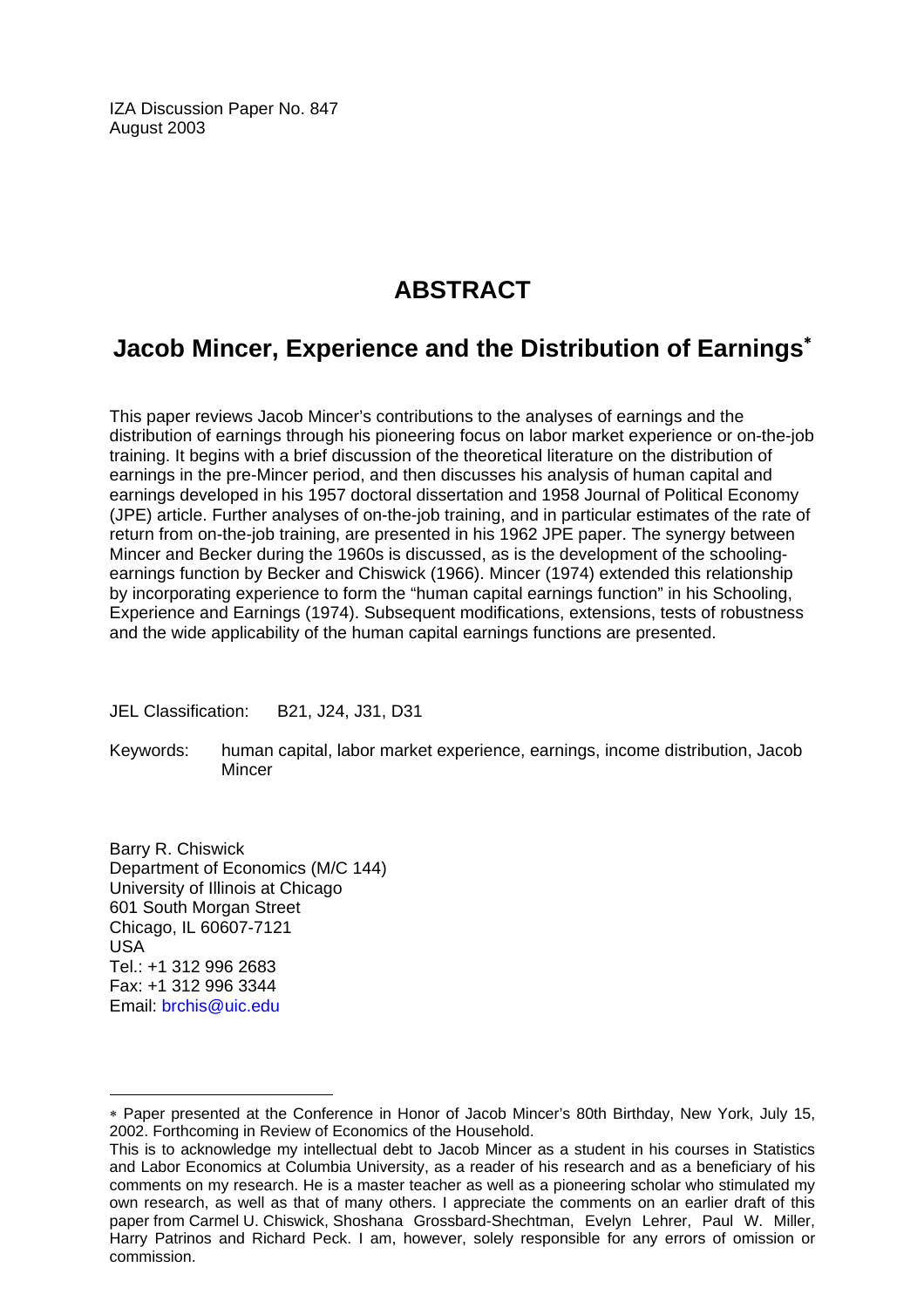**July 2002 Revised October 2002 Revised May 2003** 

#### **"Jacob Mincer, Experience and the Distribution of Earnings"**

#### **Barry R. Chiswick**

#### **"Experience on the job is often the most essential part of the learning process." Jacob Mincer,** *Journal of Political Economy***, 1958, p. 287.**

#### **1. Introduction**

 The purpose of this paper is to review Jacob Mincer's contribution to the analysis of earnings and the distribution of earnings through his pioneering focus on labor market experience or on-the-job training. This includes the development of the "human capital earnings function." This review puts Mincer's contributions in the broader context. It explores antecedents to Mincer's research, as well as the interaction of his contributions with those of others.

 In addition to recognizing and celebrating Mincer's own crucial contributions, the paper implicitly emphasizes both the linear and the interactive progression of research. Each step in this area was built on the previous step, and each step served as a steppingstone for the next step. This is an ongoing process, and we are not near the end.

 This paper begins (section 2) with a brief discussion of the literature on human capital and earnings distribution in the pre-Mincer period, starting with Adam Smith. Section 3 discusses Mincer's early work in his Ph.D. dissertation and 1958 *Journal of Political Economy* article where, for the first time, there is an explicit modeling of the relationship between earnings and both schooling and labor market experience. The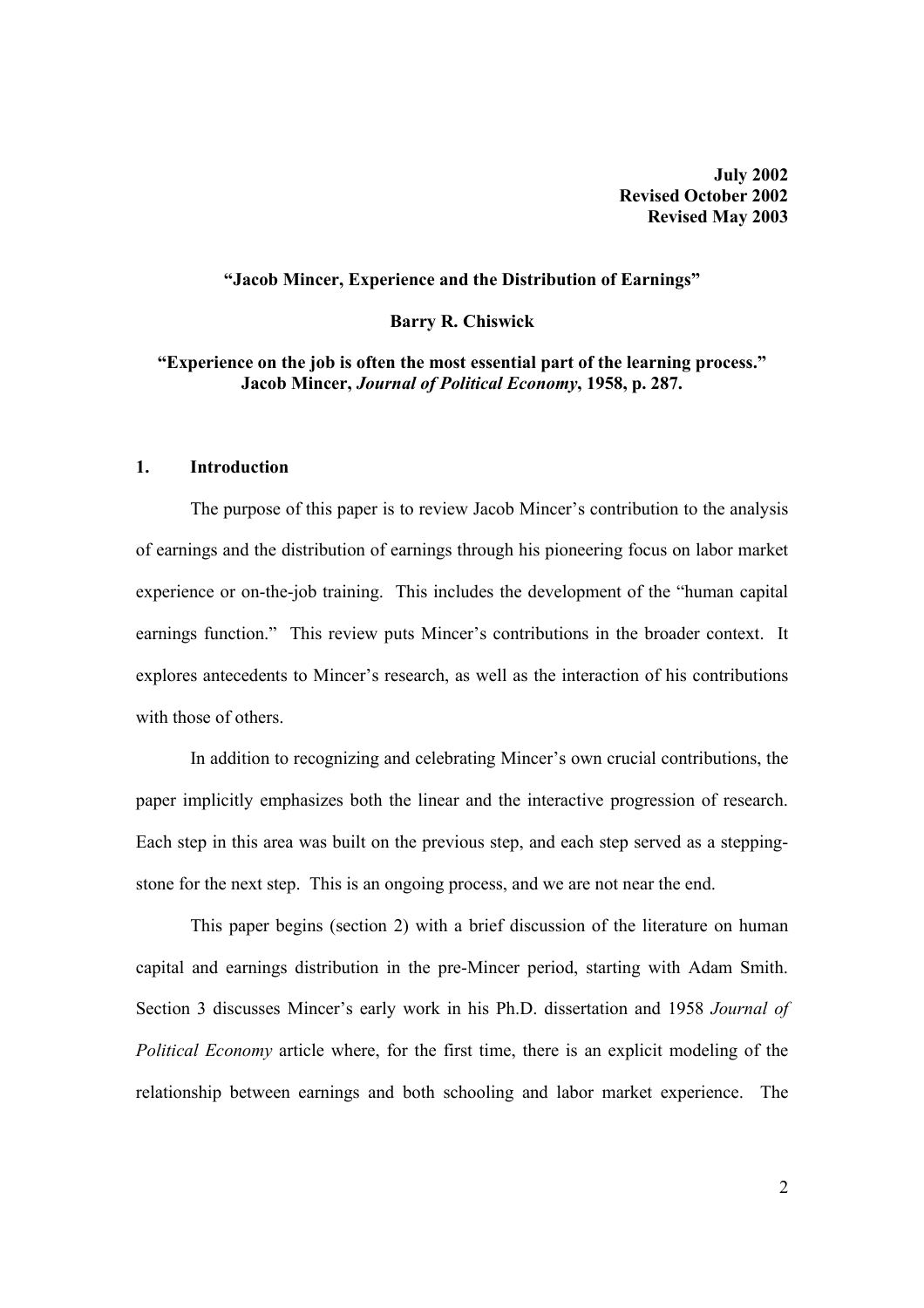synergy between the work of Mincer and Gary S. Becker is the topic of section 4, while section 5 discusses the development of the schooling-earnings function. Section 6 focuses on Mincer's book, Schooling, Experience and Earnings, and in particular on the development of the expanded earnings function to include on-the-job training, which has become known as the human capital earnings function. This paper closes (section 7) with a discussion of the lasting impact of Mincer's contribution in this area.

#### **2. The Early Period**

In his *Wealth of Nations*, Adam Smith lists five "principal circumstances, which, so far as I have been able to observe, make up for a small pecuniary gain in some employments, and counter-balance a great one in others…" (Smith 1937, Book 1, Chapter X, pp.100-103). The second of these "circumstances" is the "easiness and cheapness, or the difficulty and expense of learning them." In his discussion of this "circumstance" Smith first considers two categories of workers, "common labour" and "skilled labour", where the latter includes "mechanics, artificers and manufacturers." He then relates that the skilled workers are required to go through an apprenticeship program, in contrast to common labor, which is "free and open to every body". Moreover, "the whole labour of the apprentice belongs to his master…Some money too is commonly given to the master for teaching him his trade…They who cannot give money give time…." A third category of labor is those "in the ingenious arts and in the liberal professions," and, as is the situation today, their education is "still more tedious and expensive."

 In this discussion, Smith relates earnings to investment in education or training, at least some of which (apprenticeships) is undertaken in the workplace. Some of the time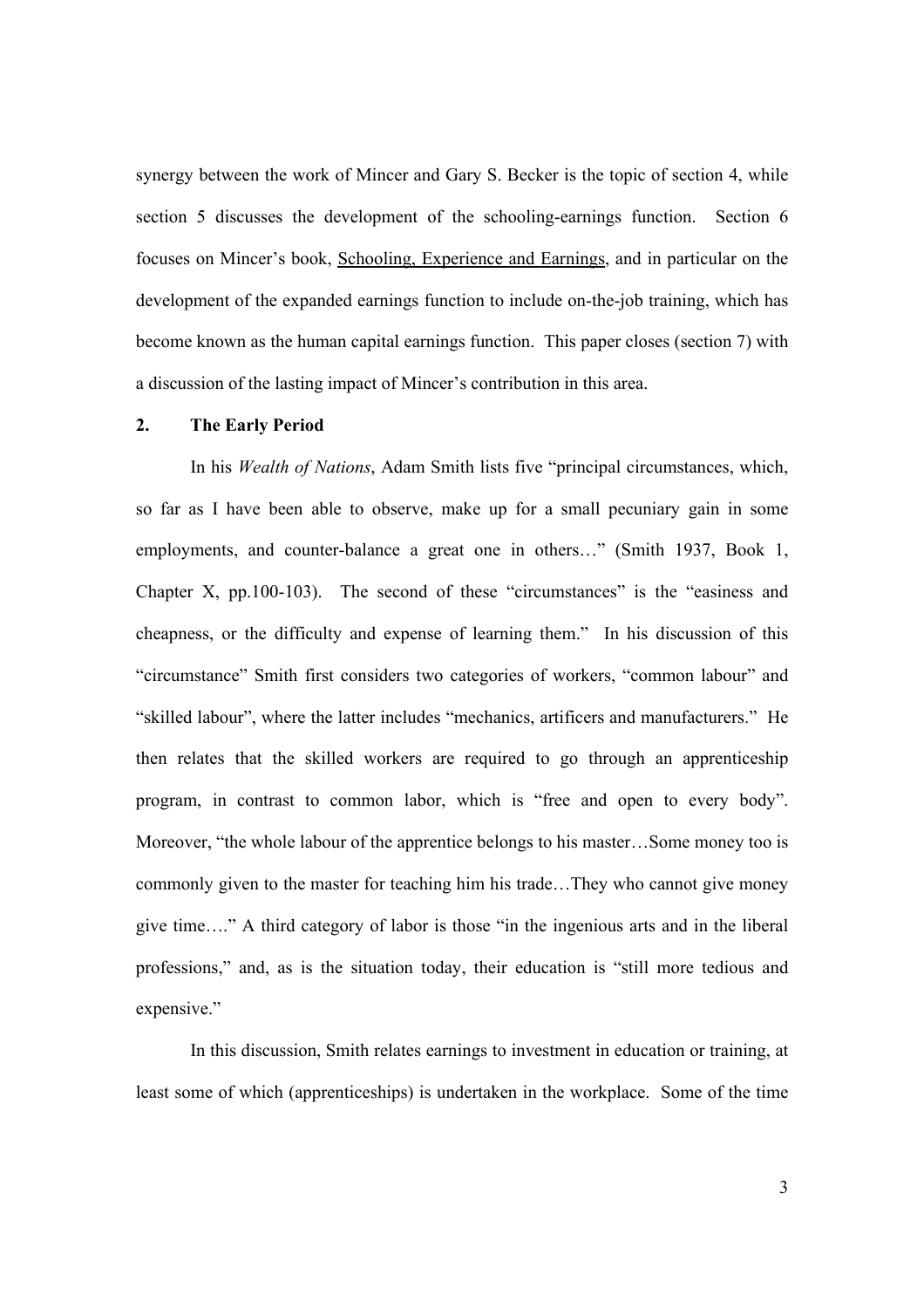of the master and the apprentice, and perhaps other resources as well, are devoted to this training activity. Thus, Smith highlights what we would now call investment in on-thejob training.

 Over the next century and a half there was little work by economists on the issue of investment in skills or human capital.<sup>1</sup> This is not to say there was no interest in labor earnings. In the United States there were numerous state labor surveys and studies that estimated wages by occupation and interest in immigration resulted in the 41 volume Dillingham Immigration Commission Report (1911) that, among other analyses, collected and analyzed data on the occupational attainment and earnings (wages) of immigrant and native born workers by country of birth and race/ethnicity, as well as a host of other characteristics. Analyses using the census were limited by the data collected. Although the U.S. Census of Population has asked for the respondent's occupation in every census since 1850, there was no question on earnings or income until the 1940 Census, and this was limited to the earnings of wage and salary workers. Income was asked in 1950, and only since 1960 has the census asked both earnings and income.

 When interest in human capital resumed the focus was on the contribution of education to economic growth, investment in education in less developed countries and earnings differences across professional occupations (Milton Friedman and Simon Kuznets 1945, Theodore W. Schultz 1961, and the references therein). During this period, one of the important studies was the Milton Friedman and Simon Kuznets *Income from Independent Professional Practice*, published after a long delay in 1945 by the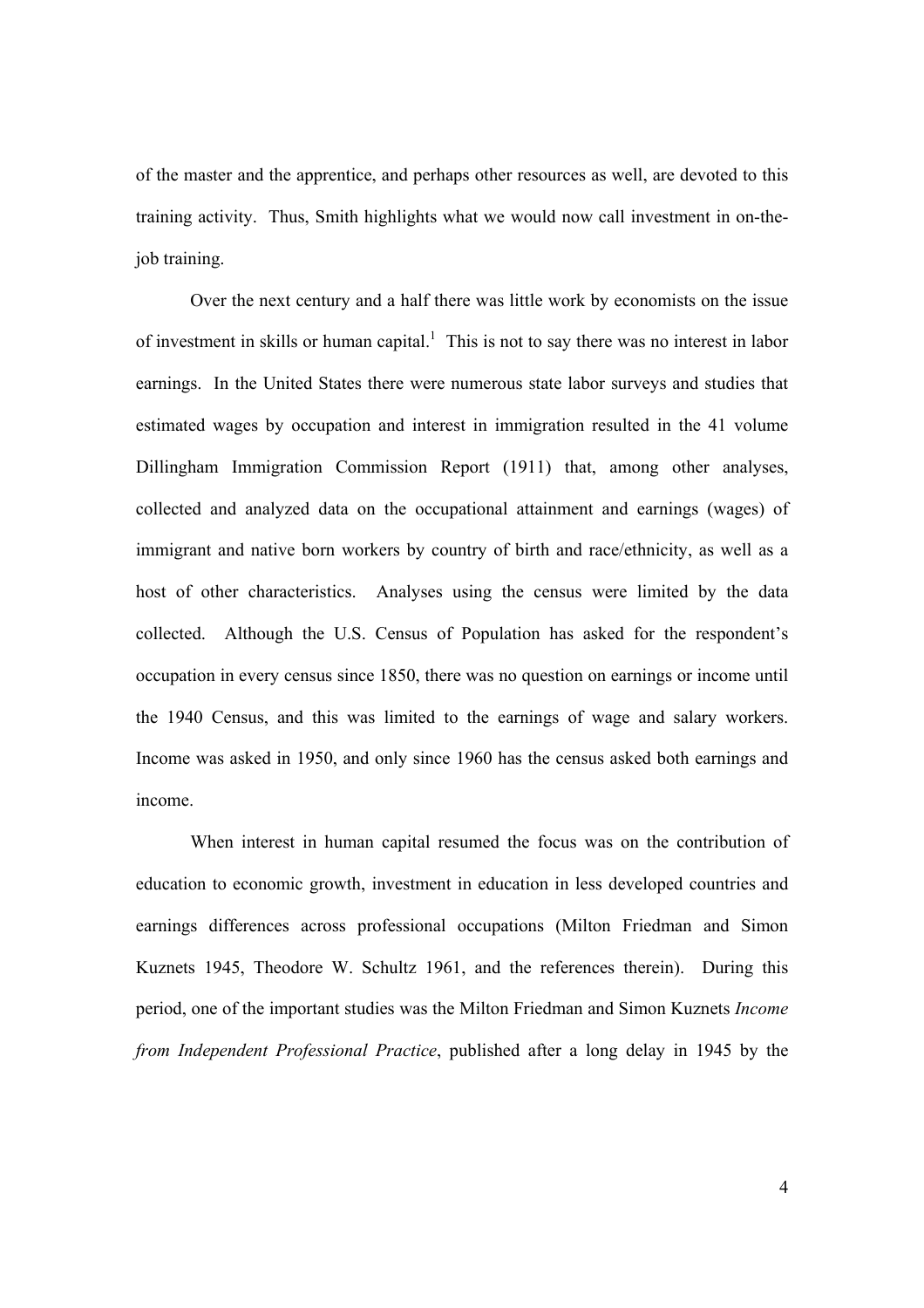National Bureau of Economic Research. Net present values of earnings streams for five professional occupations were computed using a four percent discount rate.

 Another strand in the economics literature was an interest in the inequality and shape of the distribution of income or earnings. What was the cause of income inequality and why did the distribution of income have a positive skewness? If ability was normally distributed, as it was assumed, then why was the distribution of income not also normally distributed but rather positively skewed? The literature in this area considered the consequences of combining separate distributions of ability or considered the effects of purely random or stochastic events ("chance") as a determinant of the distribution of income. To reconcile some of these models with the apparent stability over time of the distribution of income required adding complexity that would assure stability. These models had mathematical underpinnings, but were essentially devoid of economic behavior. In 1953 Milton Friedman (p. 277) wrote: "The absence of a satisfactory theory of the personal distribution of income and of a theoretical bridge connecting the functional distribution of income with the personal distribution is a major gap in modern economic theory."

#### **3. Mincer's Early Work on Experience**

 In his path breaking doctoral dissertation and in the seminal article, "Investment in Human Capital and Personal Income Distribution", based on his dissertation, Mincer (1957, 1958) pioneered the explicit study of the effect of labor market experience or onthe-job training on the determination and distribution of earnings. His model provided an analysis of the manner in which on-the-job training influences differences in earnings across individuals and how this determines the inequality and skewness of earnings. It is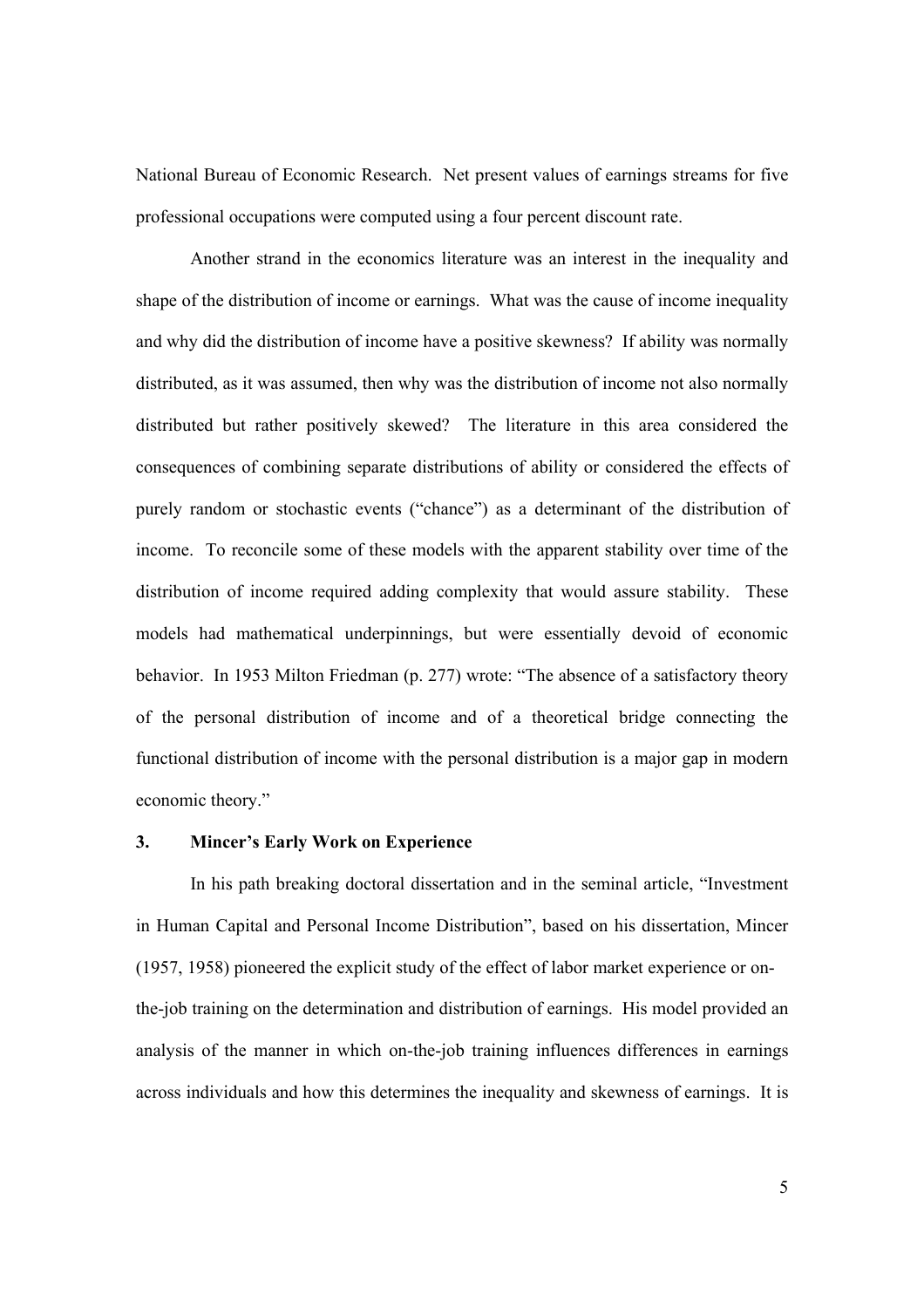a model based on rational economic behavior by individuals in the labor market. As a result, this work served as the base for several strands of research in labor economics.

 In Figure 1 in his 1958 *Journal of Political Economy* article Mincer draws what we would now call an experience-earnings profile, with the assumption of a linear relation between earnings and age. It is only in later work that he identifies and emphasizes the important distinction between age and labor market experience, and the concave shape of the experience-earnings profile. Indeed, he wrote that "formal training" is more difficult to measure than informal on-the-job training (Mincer 1958, p.291). In the empirical section he demonstrates the concave age-earnings profile through the graphing of income profiles by level of schooling for adult males for 1949.

 With this analysis Mincer (1957, 1958) shows that within an occupation earnings inequality increases with the steepness of the age-earnings profile, and that this profile is steeper for occupations requiring more skill, whether acquired in school or on the job. He also shows theoretically and empirically that inequality increases with age, schooling level and occupational rank (income). He writes that "the greater the average amount of training in the group, the greater the inequality in its income distribution", whether the group is defined by industry, race, gender, marital status or city size (Mincer 1958, p.300). An implication of the model that was to be essential in the subsequent development of the human capital earnings function is that: "absolute differences in the length of training result in percentage differences in annual earnings" (Mincer 1958, p.301). This implication also generates the positive skewness in earnings.

While there have been numerous studies over the years of rates of return from formal education or from specific formal job training programs, the literature in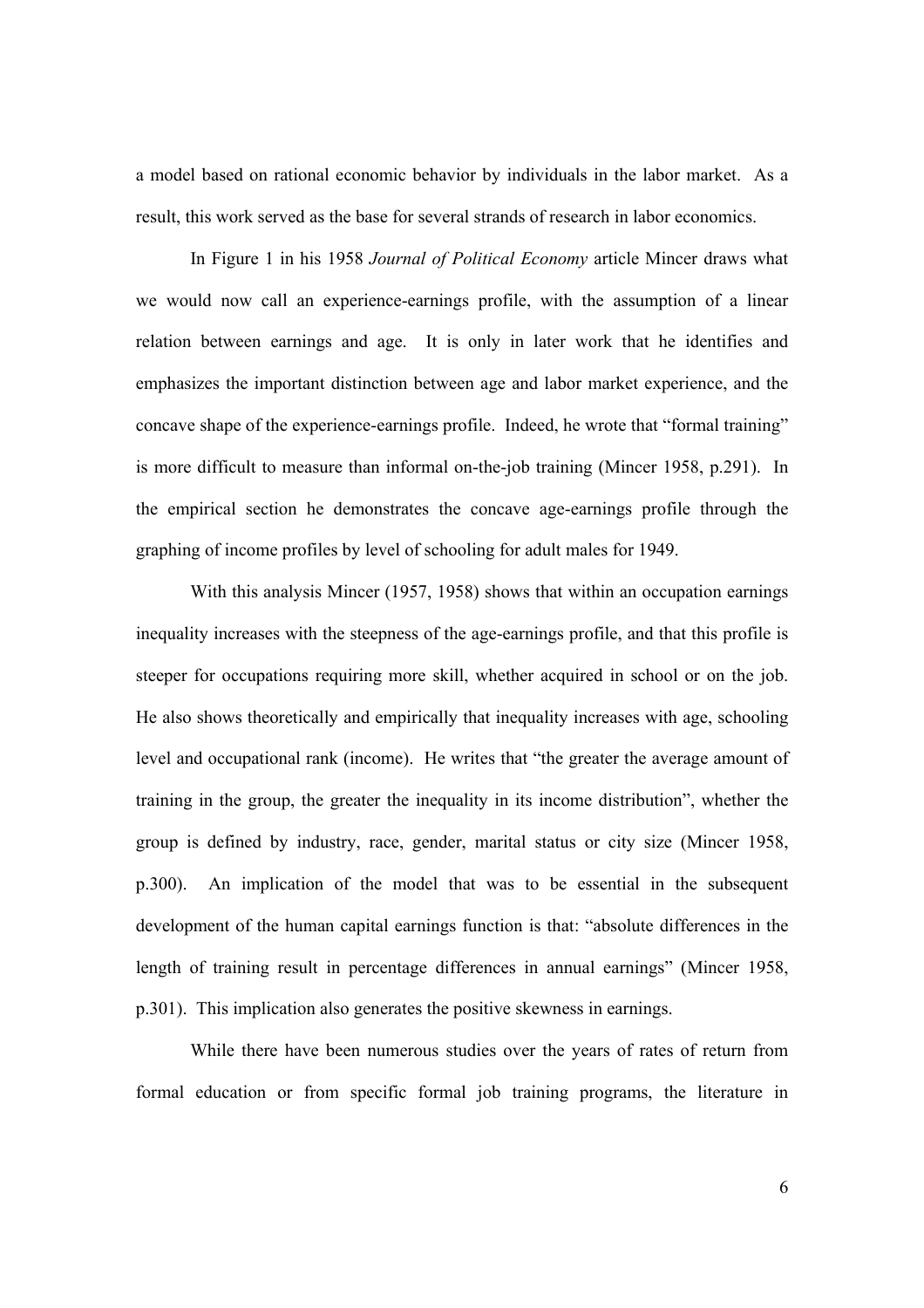economics is virtually devoid of studies of the magnitude of and rates of return from investments in on-the-job training, especially experience or merely learning by doing.<sup>2</sup> This may be due, at least in part, to the difficulty of measuring the cost of the investment in on-the-job training.

 In October 1962, the *Journal of Political Economy* published a supplement edited by T.W. Schultz entitled *Investment in Human Beings*. 3 This path-breaking study included chapters on various aspects of human capital: Gary Becker on human capital theory, Larry Sjaasted on migration, Selma Mushkin on health, George Stigler on information in labor markets (job search), Burton Weisbrod on the non-pecuniary benefits of education, Edward Denison on education and economic growth, and Jacob Mincer on labor market experience. In this study, Mincer (1962) explicitly focuses on estimating the magnitude of on-the-job training, the rate of return from on-the-job training and the implications of on-the-job training for the distribution of earnings. Here he notes explicitly that earnings profiles imply a decline in on-the-job training investments with age, which is attributed to the decline with age in the length of the remaining working life.<sup>4</sup> Among other findings, Mincer's estimates of the dollar magnitude of on-the-job training increase with the level of schooling. Although at the margin schooling and on-the-job training can be alternative ways of acquiring skills (i.e., they are substitutes), overall school and experience investments are positively correlated across individuals. This is the first empirical demonstration of the positive relationship between these two forms of human capital.

 Estimates of the value of the foregone earnings component of investment in onthe-job training made by workers were obtained by comparing earnings streams of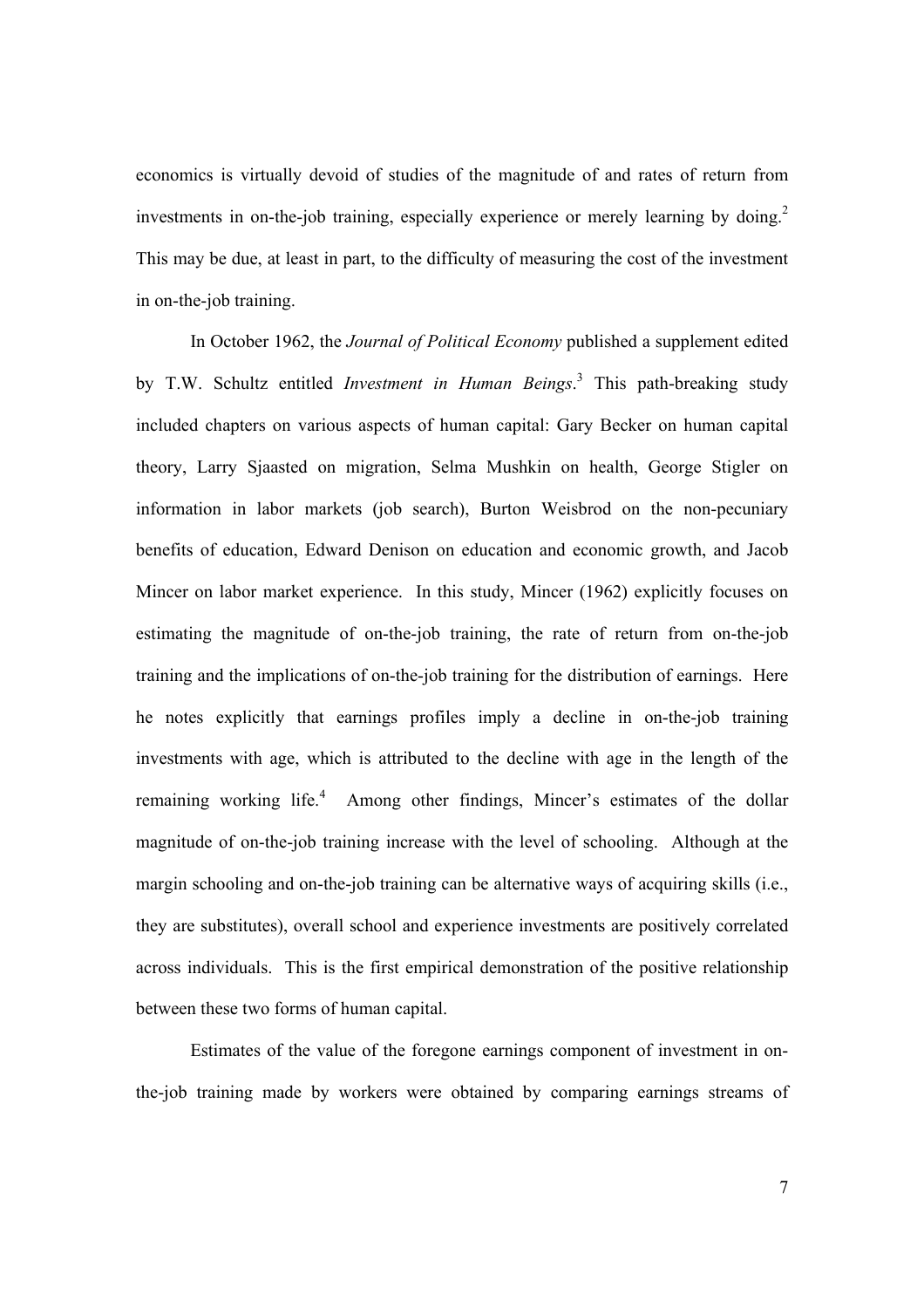workers that differ by level of schooling. Rates of return from the earnings streams were computed (Mincer 1962). By assuming that rates of return from schooling and on-the-job training were the same, and subtracting investments in schooling from the total investment, Mincer was able to estimate the investment in training. These estimates suggested that for males the dollar value of investments in on-the-job training were about the same as the value of investments in schooling.<sup>5</sup> Investments in schooling had increased over time in terms of years and dollar value, and investment in labor market experience did not seem to be any less and may have even increased in dollar value during the same period.

 Mincer (1962) estimated rates of return from on-the-job training for several different occupations. For three occupations with apprenticeship programs (metal, printing and building trades), he assumes that their alternative employment would be operatives, and by comparing earnings as apprentices and as journeymen in contrast to those of operatives Mincer computes rates of return from on-the-job training. He estimates that the rates of return from investment in on-the-job training are about 9 to 13 percent (Mincer, 1962, p.66). These are slightly higher than estimates of rates of return from college but given the numerous measurement issues with both types of estimates, they are in the same neighborhood.

Foreshadowing his later work, Mincer (1962, pp.66-68) discusses investment in on-the-job training by women compared to men. The incentives for women to make these investments are less because "the average female expects to spend less than half her working life in the labor force," and has a high probability of dropping out of the labor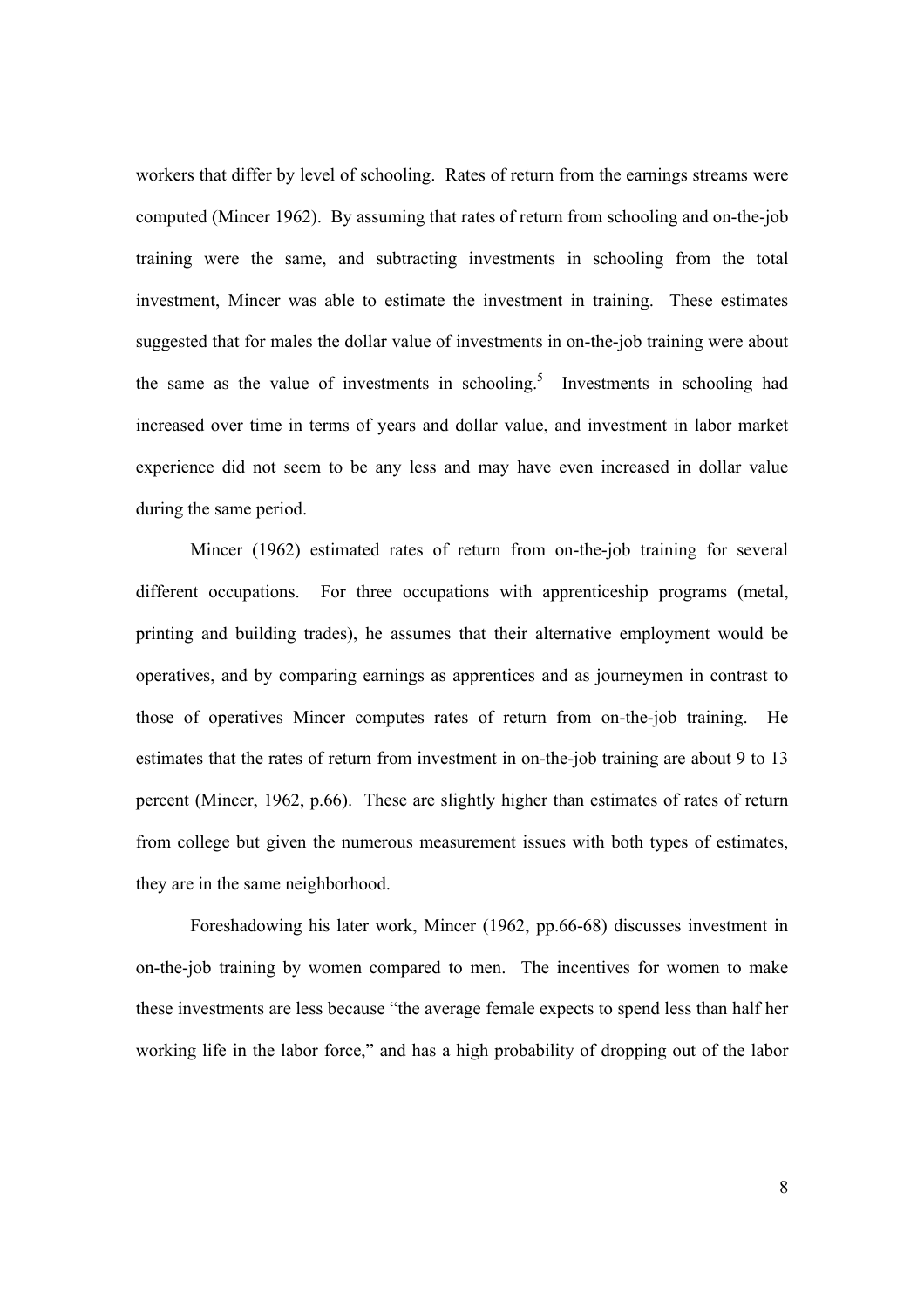force for child-rearing. Mincer notes that for these reasons employers would be more reluctant to invest in firm-specific training for women than for men.

#### **4. Mincer and Becker**

 Although Jacob Mincer and Gary Becker did not have a publication co-authored with each other, they enjoyed a mutually beneficial intellectual relationship which each has often acknowledged.<sup>6</sup> At the July 15, 2002 conference Mincer referred to the "synergy between Gary and me," while Becker referred to their "continuous unending intellectual collaboration" and their "great complementarity" during his years at Columbia University.

Jacob Mincer's theoretical and empirical work on human capital (schooling and on-the-job training) referred to above stimulated and influenced subsequent work in this area, including that of Gary Becker (1962, 1964, 1966, 1967 and Becker and Barry R. Chiswick 1966), and Mincer's subsequent work was, in turn, influenced by that of Becker. The decade long workshop that they jointly operated at Columbia University, and their work at the NBER New York office, largely overlapping with the 1960's, served as a hotbed for research on human capital and the New Home Economics (Shoshana Grossbard –Shechtman 2001).

Gary Becker's major theoretical and empirical research on human capital are in his article in T.W. Schultz's edited volume *Investment in Human Beings* (1962) and in his book, *Human Capital* (1964). These studies further demonstrated the power of the human capital approach for understanding the theory of investment in human capital, and demonstrated a range of implications for the determination of earnings and, in the context of on-the-job training, job turnover in the labor market (quits and layoffs). Among other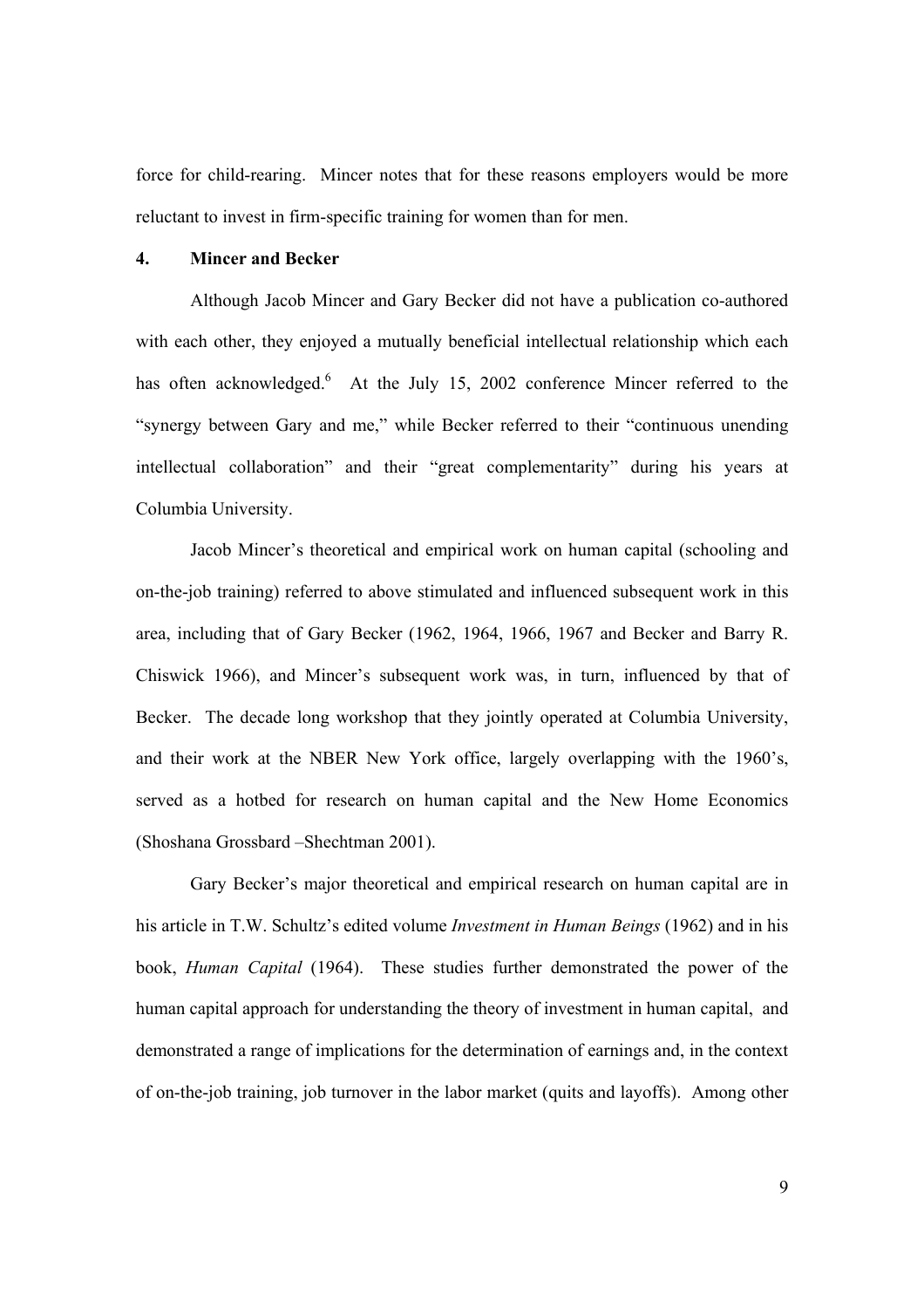concepts, Becker expanded on the distinction between "firm specific" and "general" training, where the former is training useful only in the firm in which it was acquired, whereas the latter training is as useful in that firm as in other firms. This distinction regarding the specificity of types of on-the-job training or labor market experience offered many insights regarding labor market activities and investment in human capital.

 Moreover, this distinction foreshadowed the distinction between "market specific" and "home specific" human capital on the one hand and skills useful in both sectors on the other hand, that proved so valuable in the analysis of female earnings, labor supply, and the New Home Economics (Mincer and Soloman Polachek 1974). Furthermore, the distinction between "country specific" and "internationally transferable" human capital has proved valuable in analyses for research on immigrants, and migrants in general (Chiswick, 1978).

Becker and Chiswick (1966) reported on two inter-related strands of research in progress on human capital and the distribution of earnings.<sup>7</sup> One was a model of the supply and demand for funds for investment in human capital. While the basic idea that the individual's optimal level of human capital investment occurs where the marginal rate of return from the investment equals the marginal interest cost of funds had been developed earlier, the supply and demand functions for funds for investment were made explicit. Assuming differences in supply and demand conditions across individuals, and under alternative assumptions as to the correlation between individual supply and demand curves, implications were generated regarding investments in human capital and the distribution of earnings. The fuller analysis was presented in Becker's (1967) Woytinsky Lecture.<sup>8</sup>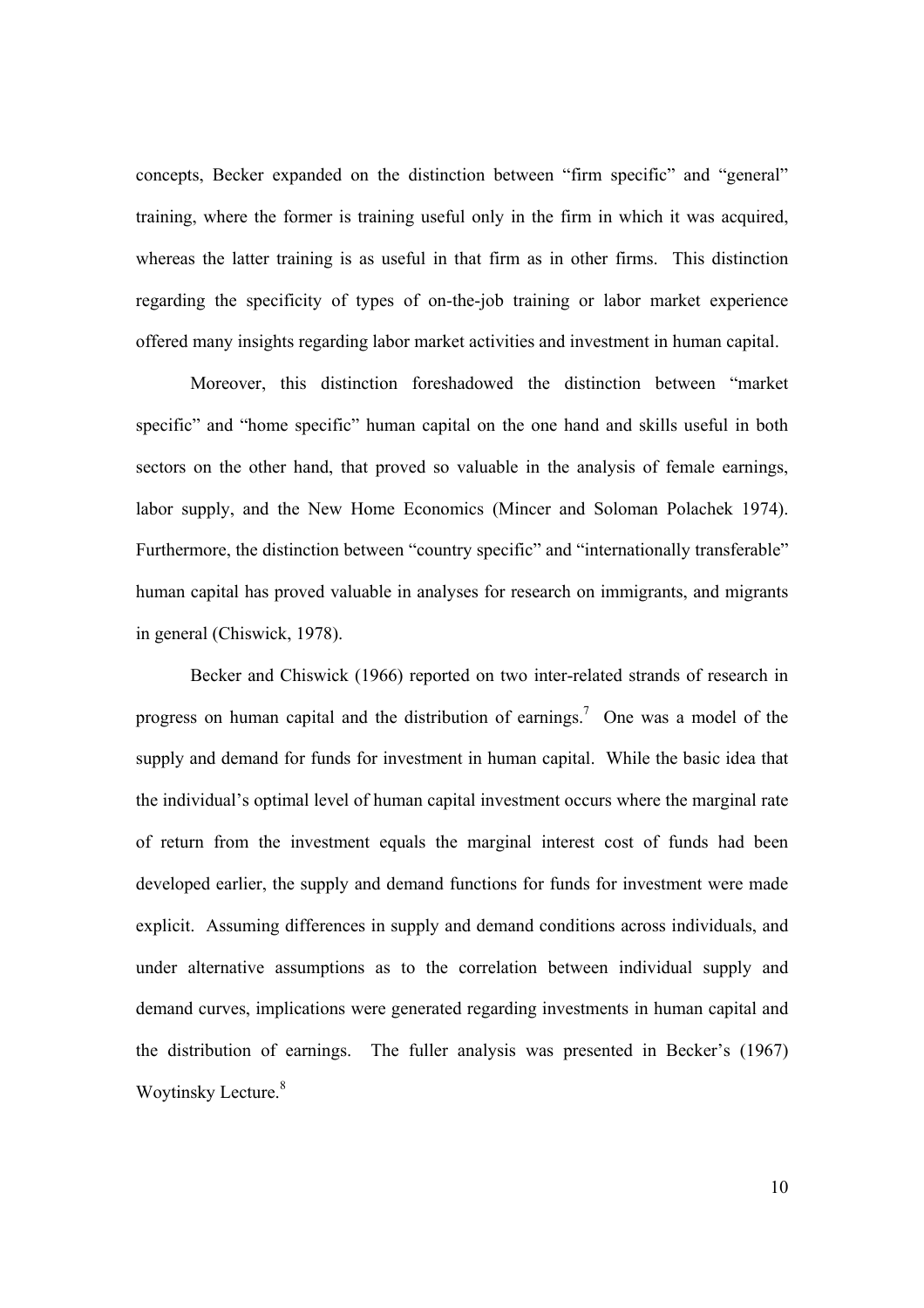#### **5. The Schooling-Earnings Function**

The other strand in Becker and Chiswick (1966) was to present an alternative approach to estimating rates of return from human capital and to use it to understand the determinants of the distribution (inequality and skewness) of earnings.

Previous estimates of the profitability of investments in human capital used earnings streams and the net present value approach. In Friedman and Kuznets (1945) net present values of earnings streams were computed using a 4 percent discount rate. In Mincer (1962) the net present value formula was converted into a ratio of a constant stream of benefits received indefinitely to the cost of the investment so as to obtain an estimate of the rate of return from on-the-job training. In particular, the rate of return was estimated from average annual earnings relative to the cost of the training. In Mincer (1962, p. 64), the formula was  $d/c = (1+r)^n$ , where r is the rate of return from the investment, c is the cost of the investment (measured by the annual forgone earnings during the training period), d is the increment in earnings over the alternative job after training is completed, and n is the number of years of training. The net present value formula collapses to this simple formulation for constant benefits and costs, and an infinite working life. Becker (1962, 1964) estimated the internal rate of return on the investment by computing the discount rate that set the present value of the stream of net earnings (benefits minus costs) equal to zero. These procedures were computationally awkward and limited by the scarcity of data, especially on dollars invested in human capital.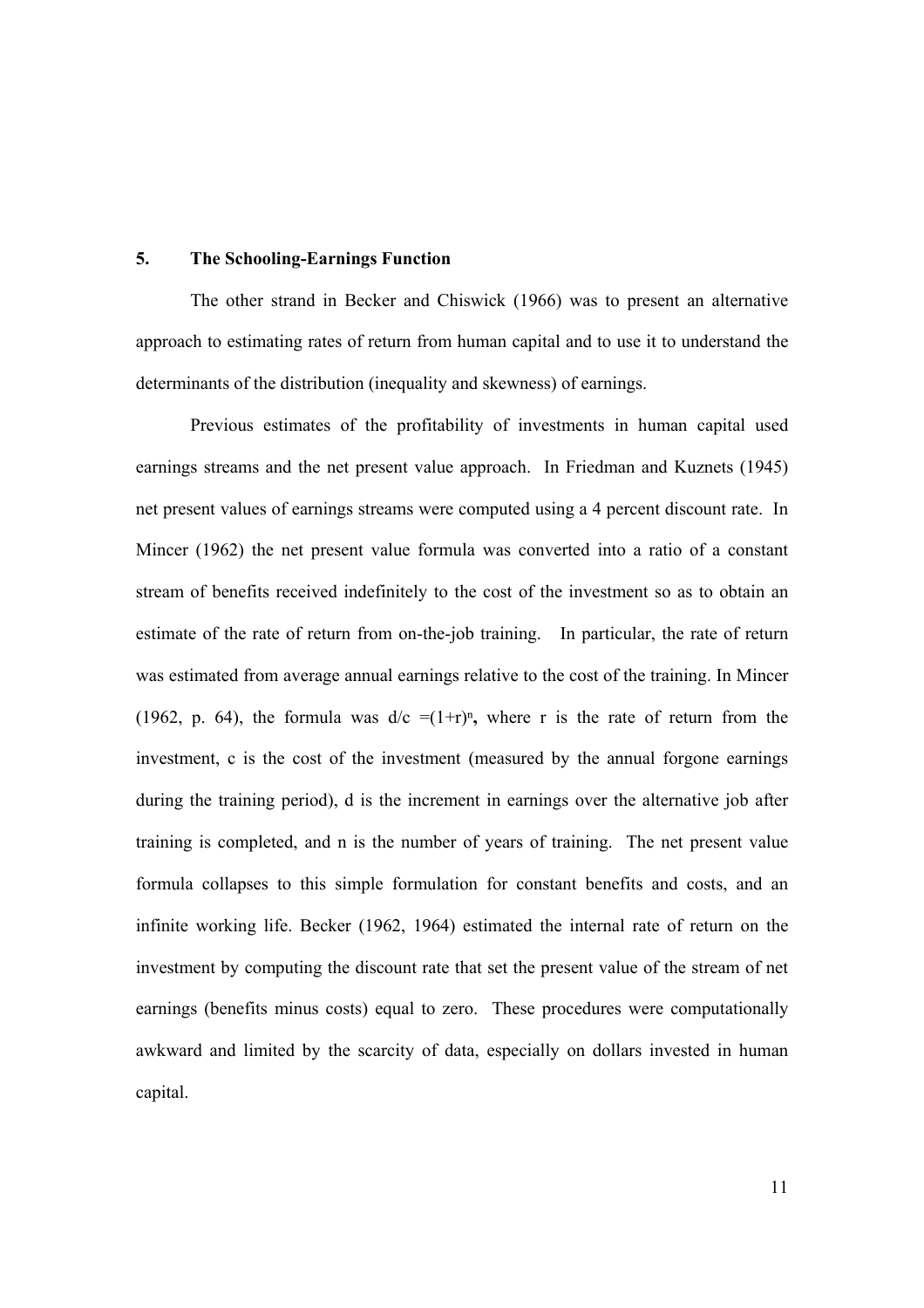In the simplest formulation, in Becker and Chiswick (1966), earnings for person *i* in year *j* ( $E_{ij}$ ) were related to earnings if there were no investment ( $E_{i0}$ ) plus the sum of the annual returns from past human capital investments, 1 *n*  $\sum_{j=1}$   $r_{ij}$   $C_{ij}$ , where  $r_{ij}$  is the  $i^{th}$  person's rate of return from this person's investment  $(C_{ij})$  in the  $j^{th}$  period. Defining  $k_j$  as the investment (forgone earnings and direct costs) in year  $j$  relative to what the earnings would have been if there were no investments in year  $j$ ,  $k_i = C_i / E_{i-1}$ . Then it can be shown,

(1) 
$$
E_{ij} = E_{i0} + \sum_{j=1}^{n} r_{ij} C_{ij} = E_{i0} + \sum_{j=1}^{n} r_{ij} k_{ij} E_{i,j-1}
$$

and using the principle of mathematical induction,

(2) 
$$
E_{ij} = E_{io} \prod_{j=1}^{n} (1 + r_{ij} k_{ij}).
$$

Taking logarithms,

(3) 
$$
Ln E_{ij} = Ln E_{io} + \sum_{j=1}^{n} Ln (1 + r_{ij}k_{ij}).
$$

Using the property that  $\text{Ln} (1+\partial) \approx \partial$  if  $\partial$  is a small number,

(4) 
$$
\text{Ln } E_{ij} \cong \text{Ln} E_{io} + \sum_{j=1}^{n} r_{ij} k_{ij}
$$

Thus, the natural logarithm of earnings is expressed in terms of the rate of return from the investment ( $r_{ij}$ ), the investment ratio ( $k_{ij}$ ) and the number of periods of investment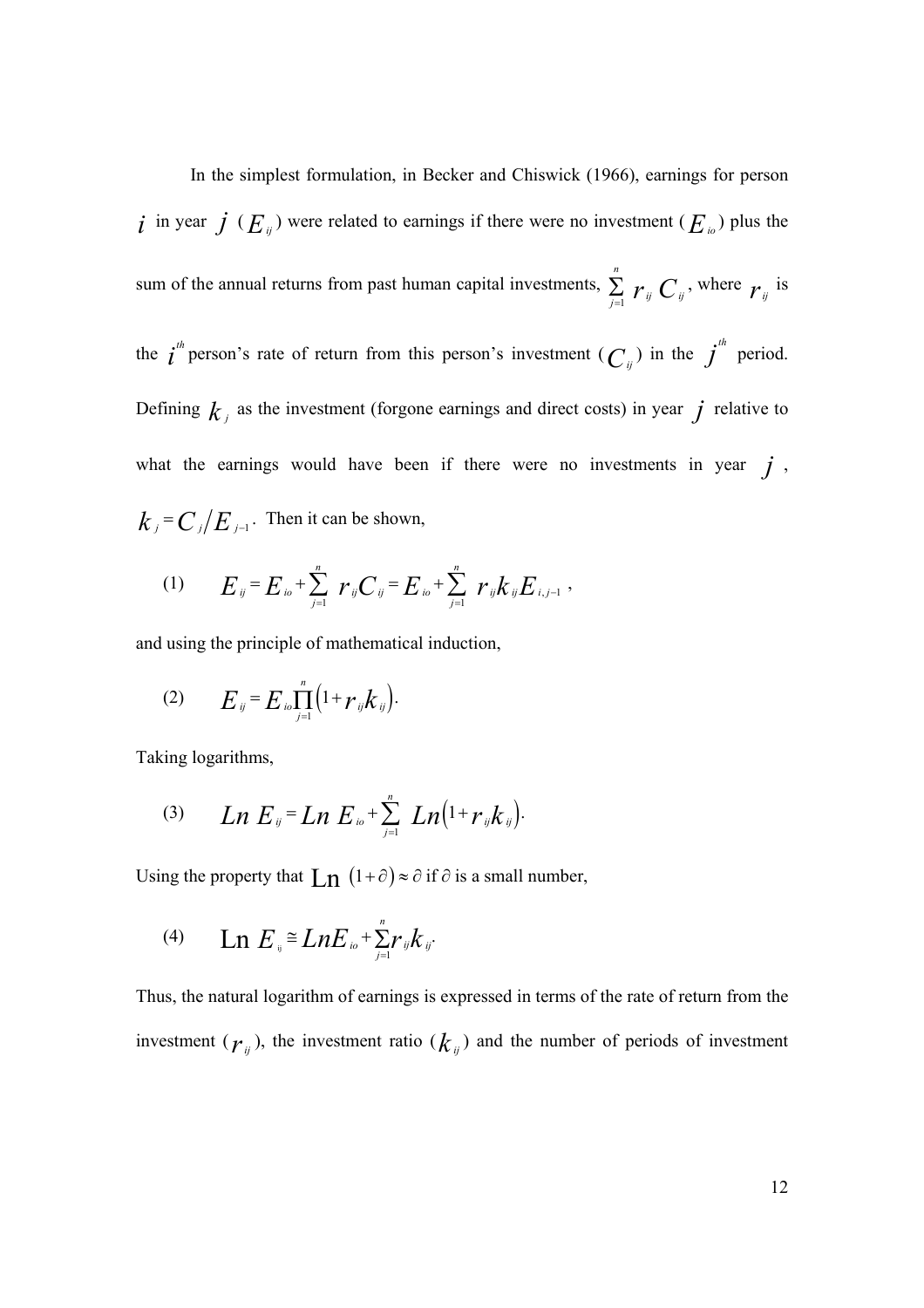(*n*). The product  $rk$  is referred to in Becker and Chiswick (1966) as the "adjusted rate of return,"  $r'$ .

If  $r'$  is constant for all levels of investment, equation (4) can be written as:

$$
^{(5)}Ln E_{i,j}=Ln E_0+r'_i n_i+U_i.
$$

where the error term  $(U_i)$  measures differences across individuals in the omitted variables that influence earnings, including other forms of human capital and luck.

Chiswick (1967, Chapter 2) notes that investment in human capital in the earnings equation can be separated into its components, namely, schooling, on-the-job training and other human capital. Using the notation above, he shows that equation (4) can be written as

$$
(6) \ LnE_{ij} = LnE_0 + \sum_{s=1}^{Si} r_{i,s}^{\prime} + \sum_{j=1}^{Ji} r_{i,j}^{\prime} + U_i,
$$

where  $r'$ <sub>*is*</sub> and  $r'_{ij}$  are the "adjusted rates of return," that is  $r_s k_s$  and  $r_j k_j$ , respectively, from years of investment in schooling  $(S_i)$  and years of investment in on-

the-job training  $(J_i)$ , as defined above. Chiswick (1967) also shows how other forms of human capital can be incorporated into the earnings equation. Apart from this equation, Chiswick focuses on understanding rates of return from schooling, and the effects of rates of return from schooling and the distribution of schooling, among other factors, on the distribution of earnings.<sup>9</sup> The evaluation of the on-the-job training component had to wait for Mincer (1974).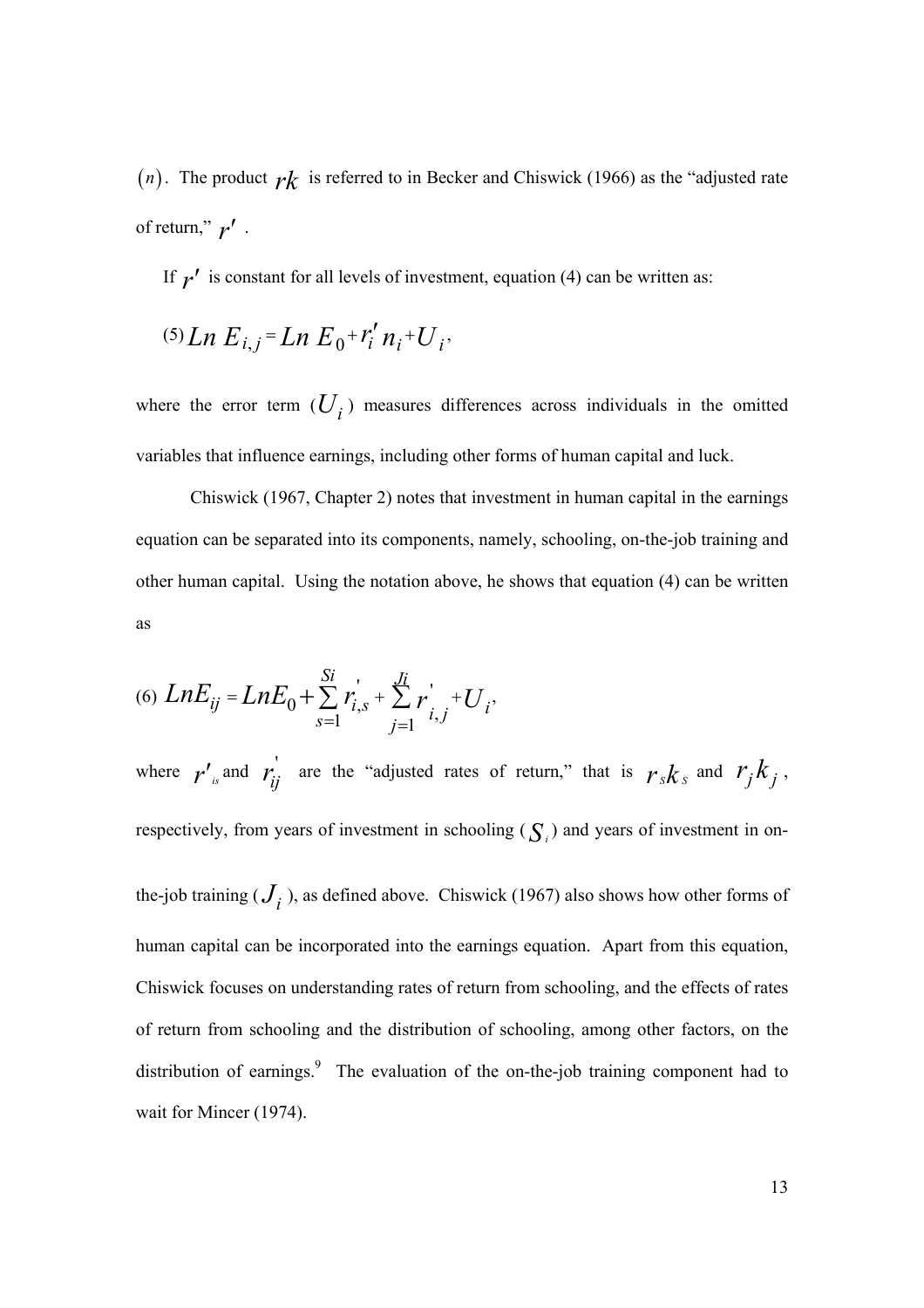Becker and Chiswick (1966, p.364) write that "although the period of formal schooling is now known with tolerable accuracy…only bits and pieces are known about the periods of formal and informal on-the-job training and still less about other kinds of human capital. Unfortunately the only recourse at present is to simplify further: by separating formal schooling from other human capital." Then using equation (4), assuming  $r'_{ij}$  is the same for all levels of schooling, and putting differences in  $r_i$  across levels of schooling, on-the-job training and other effects in the residual  $(u')$ ,

(7) 
$$
LnE_{ij} = LnE_{io} + r'_{i}S_{ij} + u'_{i}
$$

Then the regression of  $LnE_{ij}$  on  $S_{ij}$  gives an estimate of  $r' = rk$ .<sup>10</sup> It was also demonstrated in Becker and Chiswick (1966) that estimates of rates of return for distinct levels of schooling can be obtained by creating separate variables, say, for years of primary, secondary and higher education.

 When this work was initially undertaken microdata files were not yet available from the decennial census. Published crosstabulations of earnings by education (schooling levels) were available, but not jointly by earnings, schooling and age. The regression of the natural logarithm of earnings on years of schooling, which has been referred to as the "schooling earnings function", was used to estimate the adjusted rate of return from schooling, which, because k was estimated as close to unity, was an estimate of the rate of return (Becker and Chiswick 1966, Chiswick 1967). These estimates were computed overall, by regions and by states of the United States from the 1960 Census and the provinces of Canada for the 1961 Census of Canada, among other countries, for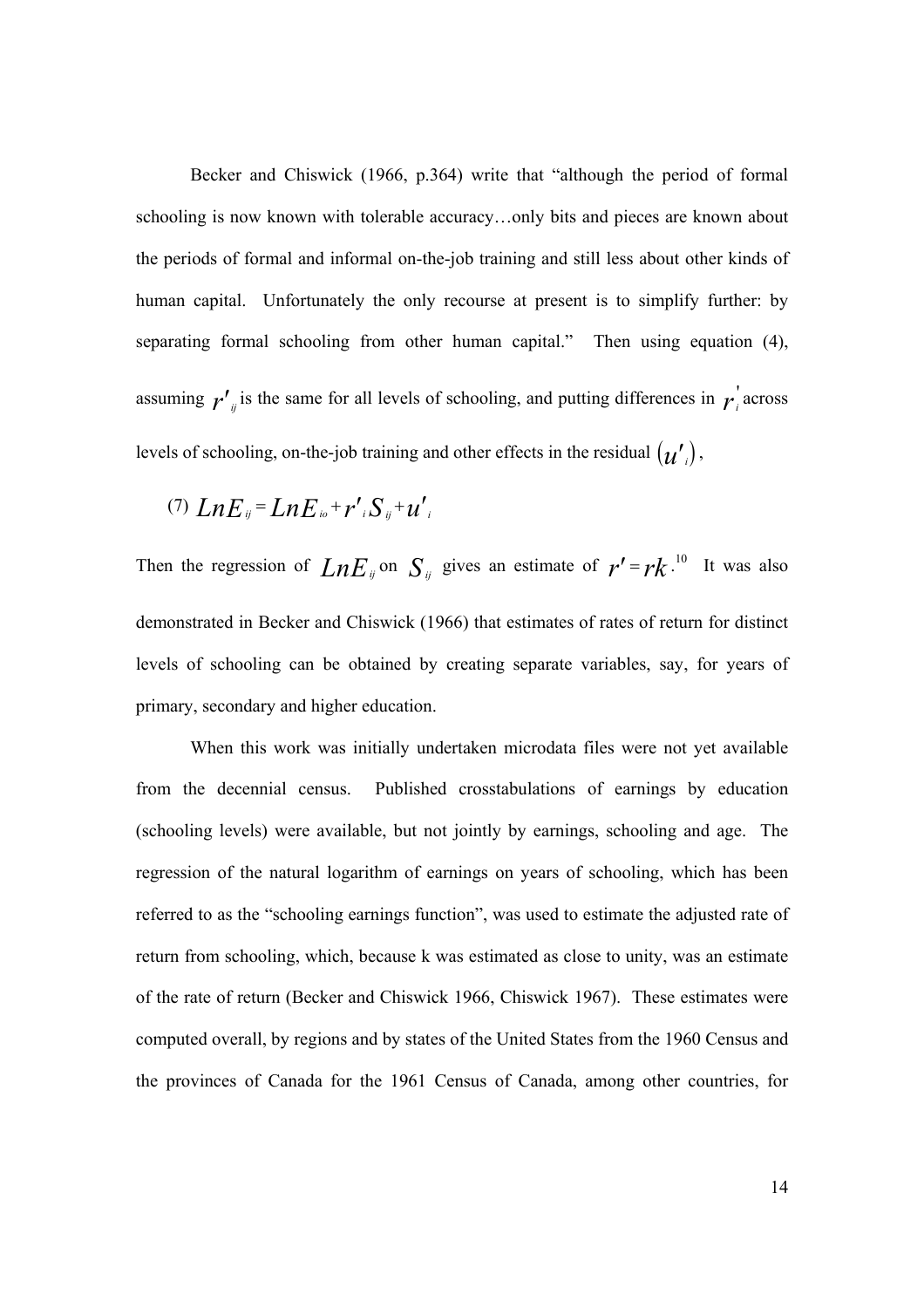analyses of the effect of schooling on the inequality and skewness of earnings across regions (Chiswick 1967, 1970, 1974).

 This "schooling-earnings function" has been used to demonstrate theoretically and empirically several propositions about the distribution of earnings (Becker and Chiswick 1966, Chiswick 1967, 1970, 1974 Part B). These include: the relative inequality of earnings is larger the greater is the absolute inequality in schooling, the greater the rate of return from schooling, and the greater the inequality in rates of returns from schooling.<sup>11</sup> If rates of return are constant, a normal distribution of schooling generates a log normal (or positively skewed) distribution of earnings.<sup>12</sup>

 Becker and Chiswick (1966, p. 365) discuss sources of possible upward and downward bias in the rates of returns from schooling estimated from the schooling earnings function.<sup>13</sup> Included in this discussion is the comment that "the correlation between years of schooling and years invested in other human capital…might well be negative. Certainly persons leaving school early begin their on-the-job learning early, and possibly continue for a relatively long time period." It is noted in Becker and Chiswick (1966 p. 367) that the schooling-earnings function produces rates of return from schooling that are somewhat lower than the internal rates of return estimated from the present value method. They write (p. 367) that this suggests "a negative correlation between school years and the years invested in other human capital."

#### **6. The Human Capital Earnings Function**

 In 1974, Jacob Mincer published his classic study, *Schooling, Experience and Earnings*. 14 In a very real sense, this book extends the analysis from Mincer's earlier work, especially Mincer 1957 and 1958, yet it also reflects the advances in and the spirit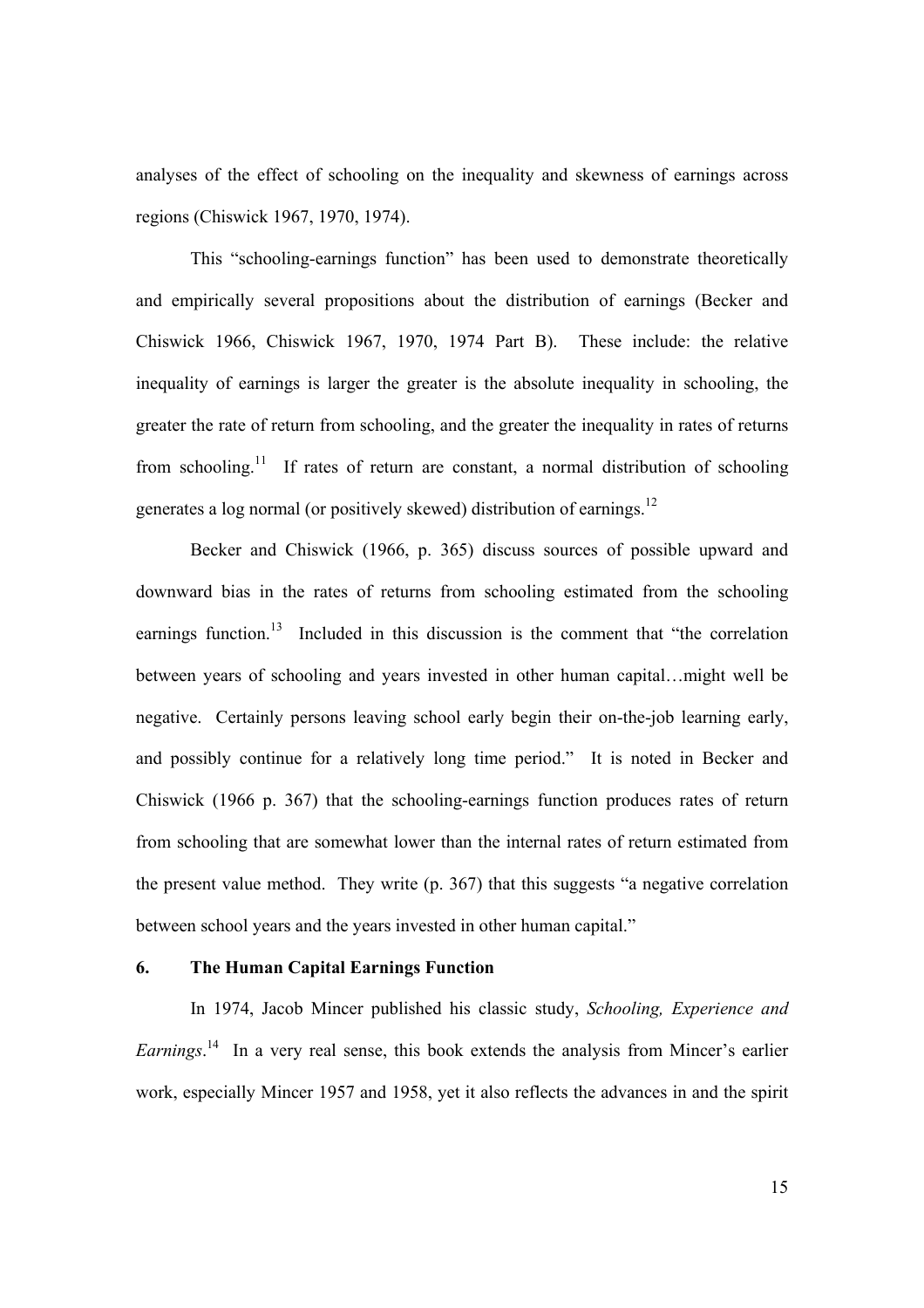of human capital theory that had been carried forward by Mincer and others in the intervening years. While it extends the analysis of the effect of human capital on the inequality and skewness of earnings developed in his earlier work, this has received less attention than the development of the human capital earnings function. In this study, Mincer shows that "the inclusion in the earnings function of even crude measures of 'post school investments' in addition to schooling lends a great deal of scope to the analysis of income distribution," and he coins the term "the human capital earnings function" for this expanded relationship (Mincer, 1974, p.2).<sup>15</sup>

 In his discussion of investment in human capital, Mincer notes that full-time investment, which is primarily acquired in schools, precedes part-time investment which is generally conducted on the job. Moreover, for several reasons investments in on-thejob training would decline relative to earning potential and in absolute value as experience increases (see also Becker 1967 and Yoram Ben-Porath  $1967$ ).<sup>16</sup> These factors include the finiteness of the working life, that profitable investments (i.e., investments where the internal rate of return exceeds the discount rate) are more profitable if made sooner rather than later, and the rising opportunity cost of investment as more skill is acquired. On the other hand, to the extent that the stock of human capital due to prior investments in training increases the productivity of new investments in onthe-job training, additional investments are encouraged. If the interest cost of funds schedule has a non-negative slope, optimal investment occurs in the downward sloping portion of the marginal rate of return schedule. Mincer shows that the concave experience earnings profile that we observe in the data is implied by declining investment ratios (i.e., investment relative to potential earnings).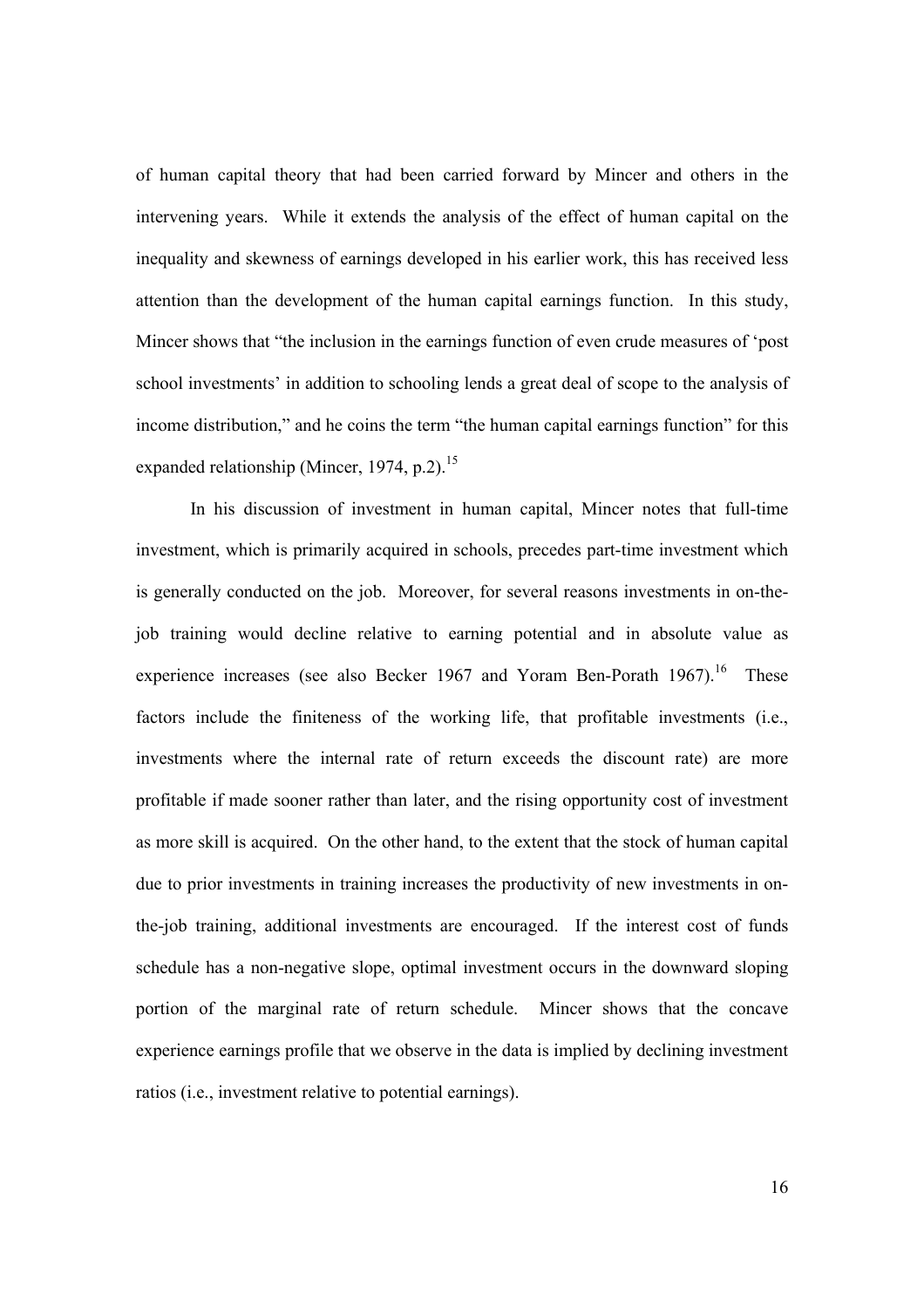Mincer also shows (1974, pp. 28-32) that there is an important distinction between age-earnings profiles and experience-earning profiles, where experience means years since leaving school.<sup>17</sup> <sup>18</sup> If individuals differ in their level of schooling, they differ in the age at which post-school (on-the-job training) investments begin, and hence the two profiles differ. Mincer demonstrates that there would tend to be a positive correlation between schooling and on-the-job training investments, not because they are necessarily complements, but because "it reflects the dominance of individual differences in factors determining the scale of total human capital accumulation. Individuals who invest more in human capital, invest more in both forms of it" (Mincer 1974, p.31).<sup>19</sup> That is, those with greater ability and a lower interest cost of funds would tend to have these characteristics for both schooling and on-the-job training.<sup>20</sup> Research suggests that there is a positive correlation in dollar investments among all forms of human capital, even though at the margin various types of human capital can be substituted for each other to attain the same earnings. In the absence of direct information on investments in on-the-job training or on years of labor market experience Mincer suggests "subtracting the age of completion of schooling from reported age" (Mincer 1974, p.47). He recognizes that age is relevant if only because of the depreciation of human capital with age, but in the absence of a mechanism for measuring experience independent of age, experience is to be preferred. Using data that permit independent measures of age and experience, Mincer shows that the latter has a greater partial correlation with earnings (Mincer, 1974, pp.78-80).

In addition to past work effort (labor market experience), Mincer also explicitly incorporates into the analysis current work effort, and in particular weeks worked. Rates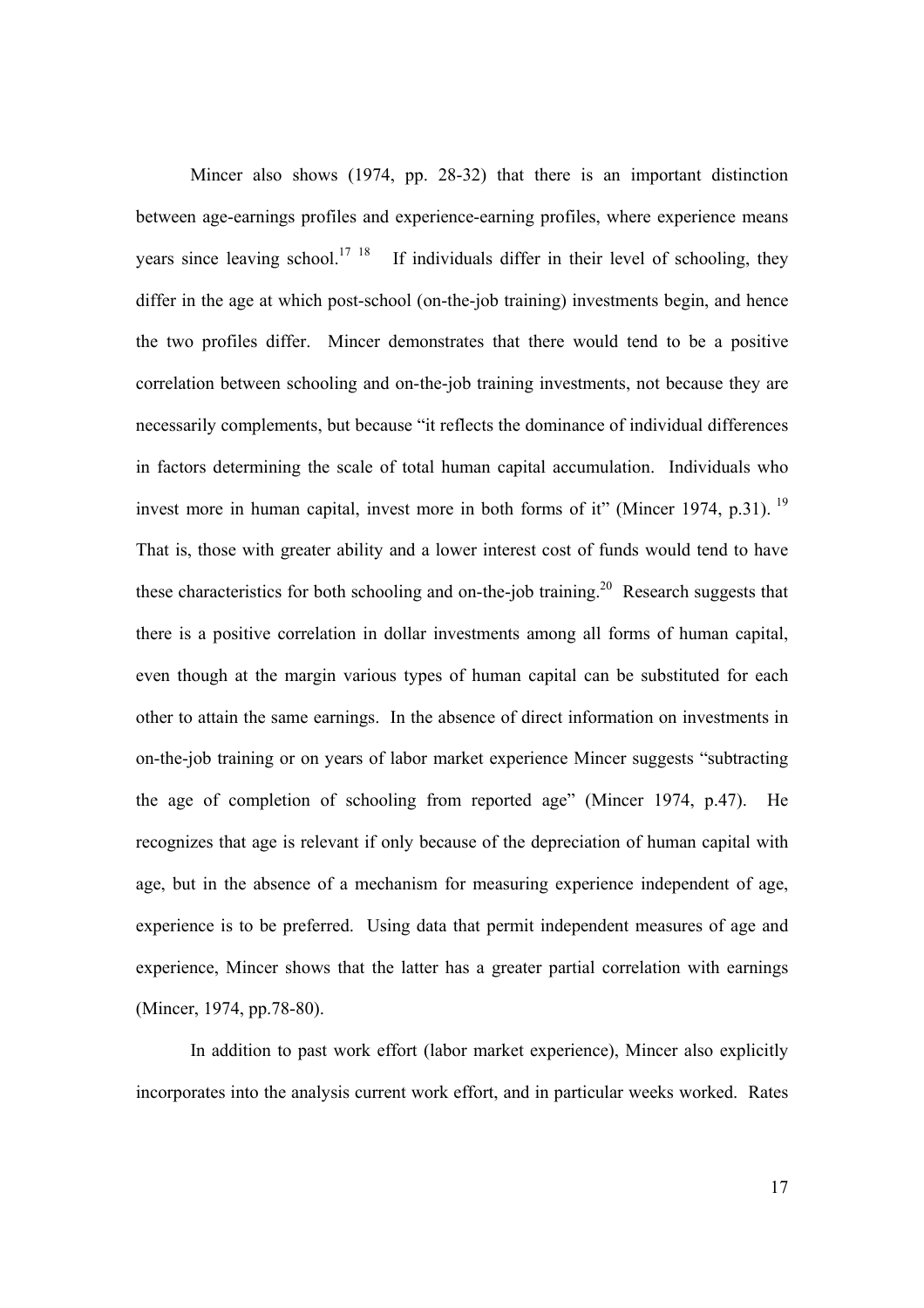of return from schooling are higher when weeks worked are not held constant. Weeks worked is, not surprisingly, positively correlated with annual earnings, but it is also positively correlated with years of schooling. If the latter positive correlation is due to labor supply effects (higher weekly earnings due to more schooling result in greater weeks worked), Mincer argues (1974 pp.53-55) that rates of return should be estimated on the basis of weekly earnings.<sup>21</sup> On the other hand, to the extent that schooling raises weeks worked by lowering job turnover, unemployment and absenteeism, controlling for weeks worked biases downward the partial effect of schooling.<sup>22</sup> Unfortunately, the issue of the interpretation of the role of employment in the human capital earnings function has received too little attention either conceptually or empirically, whether earnings are measured on an annual, weekly or hourly basis.

 To expand the earnings function in equation (6) into what we now refer to as the human capital earnings function, Mincer needed to make assumptions as to how the investment in on-the-job training in each year declines as years of experience increase. Concerned with "mathematical simplicity and statistical tractability" he shows the development of four functional forms, one for each of the four cells defined by dollar

investments 
$$
(C_i)
$$
 vs. "time equivalent" investments  $\left(k_t = \frac{C_t}{E_{t-1}}\right)$ , and linear vs.

exponential forms of declines in investments (Mincer 1974, pp.84-89). Largely due to data availability (that is, the data on schooling and potential experience are available in years), time equivalent investment ratios are preferred, and for simplicity the assumption of a linear decline is preferred to the exponential decline in investment, even though the latter would have greater consistency with economic theory.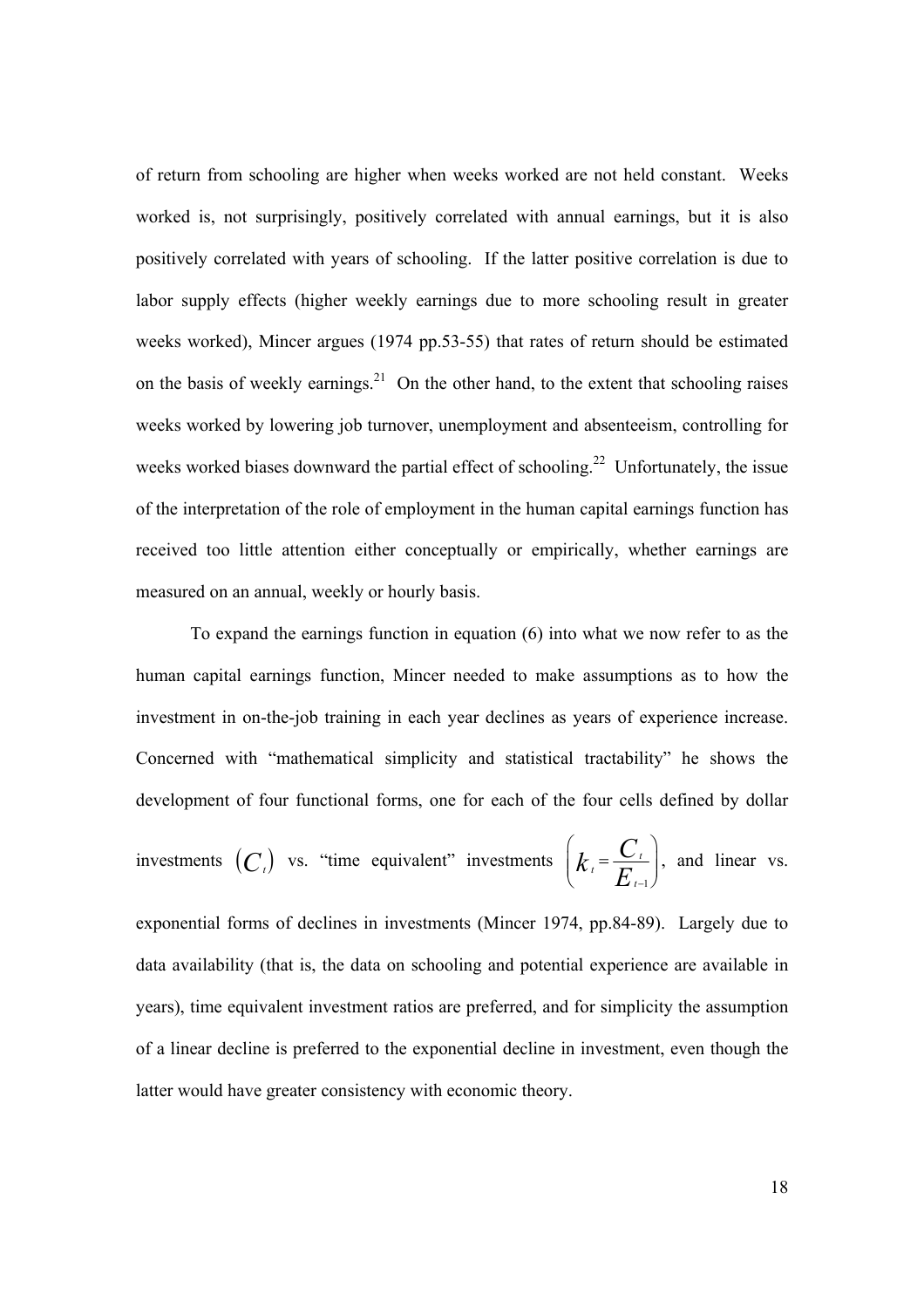The investment ratio/linear decline specification is that  $k_1 = k_0 - \frac{\mu_0}{T}$  $k_{\iota}$  =  $k_{\circ}$  -  $\frac{k_{\circ}}{T^{*}} T_{\iota}$  , where  $k_{\tau}$  is the investment ratio in the  $T$ <sup>th</sup> year of on-the-job training,  $k_{\sigma}$  is the ratio in the initial year and  $T^*$  is the number of years of positive net investment in training beyond which  $k_t = 0$ . Then if  $LnE_t$  is the log of earnings in year  $t$  and  $r_s k_s$  is the same for all levels of schooling, $^{23}$ 

(8) 
$$
LnE_{u} = LnE_{i\circ} + r_s k_s S_i + (r_j k_{\circ}) T_i - \left(\frac{r_j k_{\circ}}{2T}\right) T_i^{2},
$$

where  $r_j$  is the rate of return from investments in on-the-job training. Then the logarithm of gross earnings (i.e., earnings in year *t* if there is no further investment in on-the-job training) can be expressed as a quadratic function of years of labor market experience. It is this functional form that has become the dominant specification in analyses of earnings:

$$
^{(9)}LnE_i = b_0 + b_1S_i + b_2T_i + b_3T_i^2 + U_i,
$$

where  $E_i$ ,  $S_i$  and  $T_i$ , are earnings, years of schooling and years of potential postschool labor market experience (age minus years of schooling minus six), the b's are the regression coefficients and it is assumed that  $U_i$  is a normally distributed homoskedastic residual.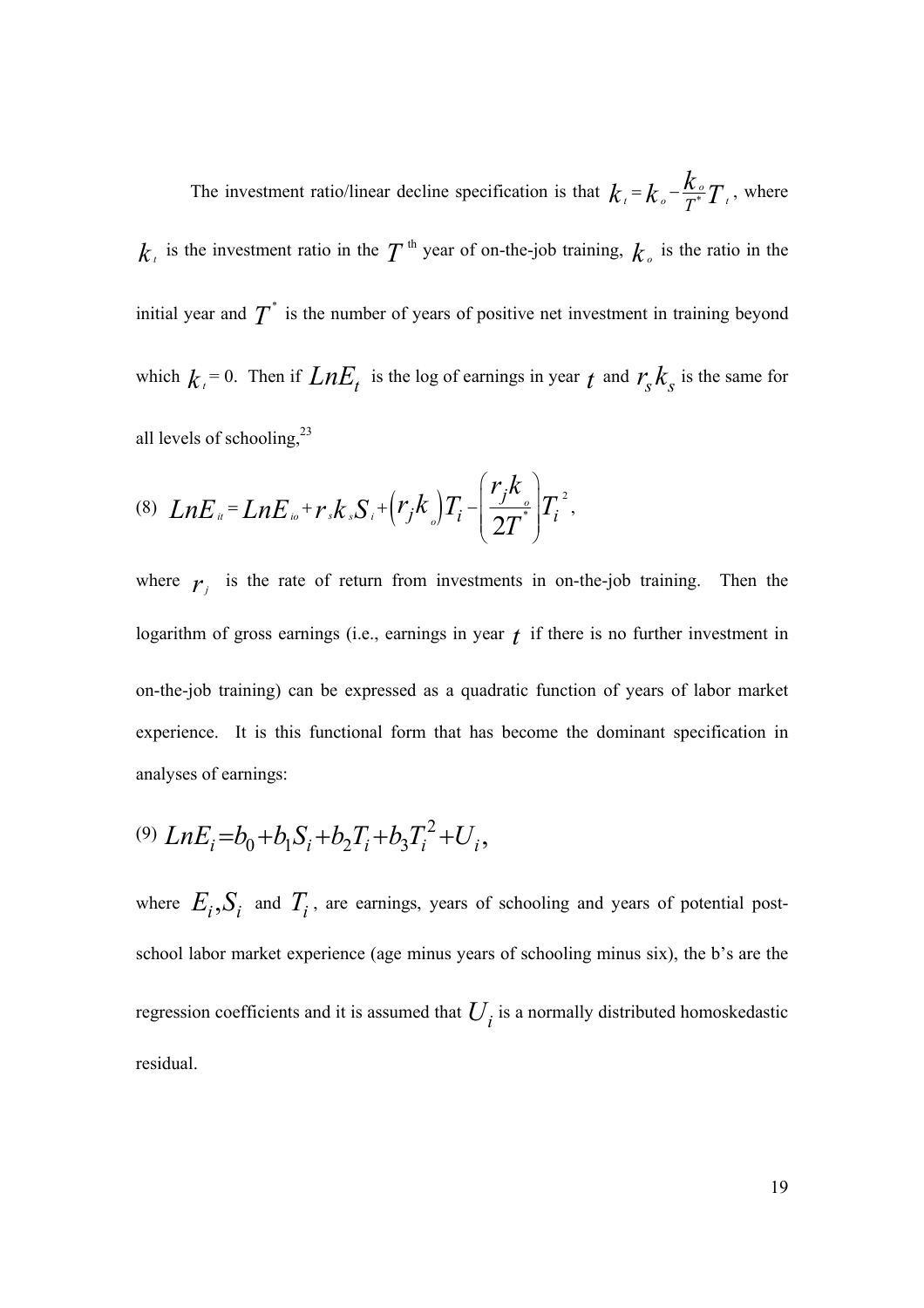It may be noted that this specification provides two estimates of the rate of return from on-the-job training. If there are estimates of  $k_0$  and  $T^*$ , the rate of return from onthe-job training can be estimated from the coefficient of  $T$  or  $T^2$ . These two estimates tend to differ in part because the data are for earnings net of current investments, but perhaps more importantly because the investment ratio  $(k<sub>t</sub>)$  is assumed to decline linearly.24 Although an exponential decline is a closer approximation of reality, it generates a computationally more complex function (Mincer, 1974, pp.85-90).<sup>25</sup> The variables *E* , *S* and *T* are available in a wide range of data across time and space and their coefficients can be estimated from multiple regression analysis.26

Using data on the annual earnings of white non-farm men from the 1960 Census public use microdata sample, Mincer (1974, p.92, Table 5.1) estimates earnings functions for several specifications, including the linear and exponential decline in on-the-job training investment ratios, and with and without holding constant the natural logarithm of weeks worked. He shows that the estimated coefficient of schooling is lower when experience and its square are not included in the earnings function (7 percent compared to 11 percent), but that there is little difference in the schooling coefficient depending on whether it is assumed there is a linear or exponential decline in the experience investment ratios. The partial effect of schooling on earnings is shown to decline with higher levels of schooling for annual earnings, but it is approximately linear for weekly or hourly earnings.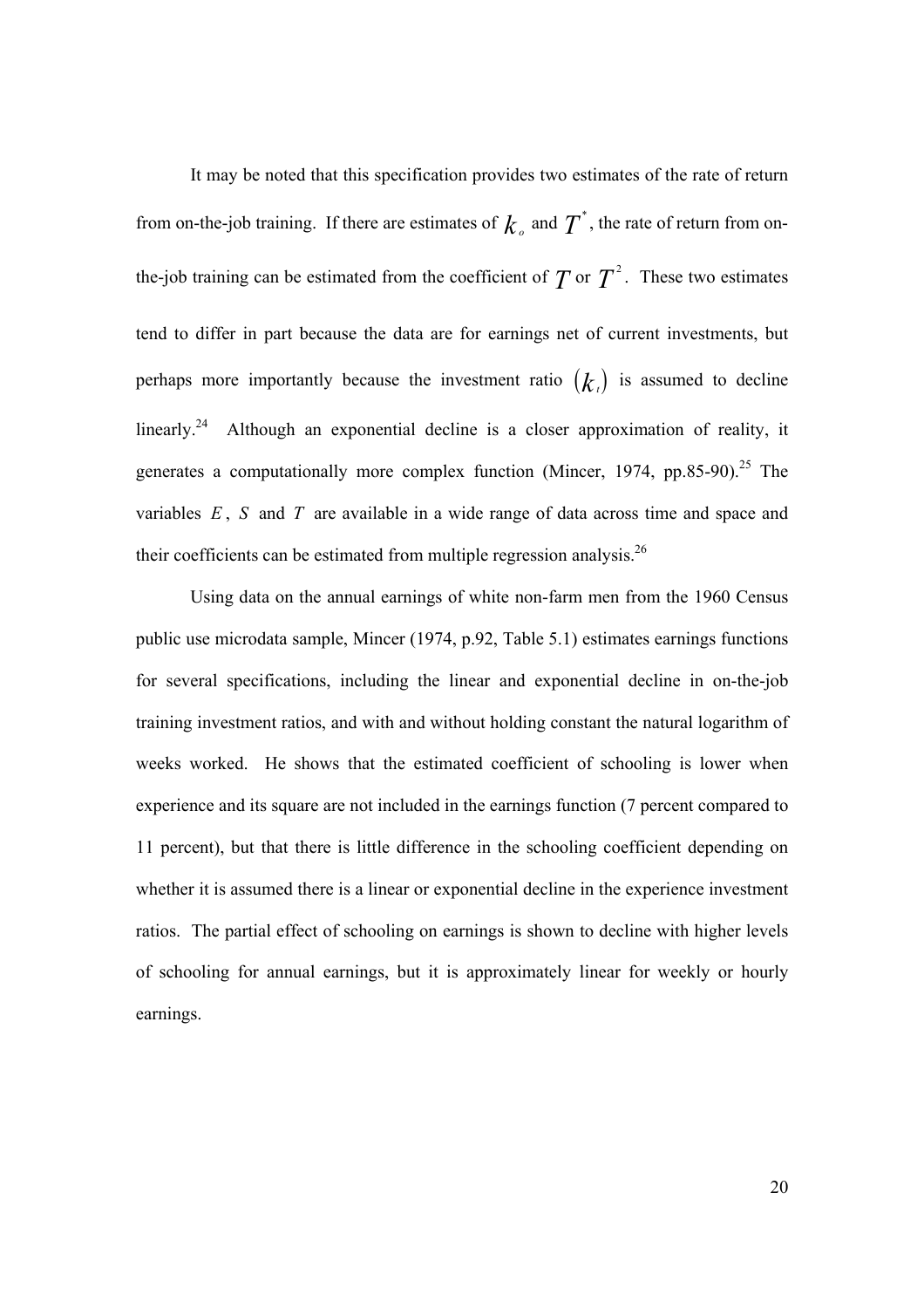The elasticity of annual earnings with respect to weeks worked is estimated at about 1.2, and is significantly greater than unity (Mincer, 1974, p. 92, Table 5.1). This suggests that weekly earnings are higher for those who work more weeks in the year.

Moreover, Mincer (1974, p. 92, Table 5.1) shows that whereas the explanatory power of the schooling-earnings function in these data is only 7 percent, the explanatory power of the function with the quadratic experience profile is 29 percent, which is increased to 53 percent when dummy variables are used for schooling and the log weeks worked variable is added to the equation. The explanatory power is increased even further when the analysis is computed at the "overtaking age," that is, at the number of years of experience where the variance in earnings by experience level is smallest (about 8 to 10 years of experience). Thus, the human capital earnings function provides a high explanatory power for earnings in spite of the simple measures of investment in human capital, namely, years of schooling and years since leaving school.

 Mincer (1974, Chapter 6) then proceeded to analyze the residual, that is, differences in earnings when years of both schooling and experience are held constant. These differences are attributable to differences in the intensity, quality and rates of return from schooling and experience investments, as well as variations in employment. He also considers the distinction between the permanent component and the transitory component (e.g., luck, random shocks) of earnings.

 The functional form of the human capital earnings function also served as the basis for the analysis of earnings inequality across time and across space (Chiswick and Mincer 1972, Chiswick 1974 Part C). By taking the variance of both sides of equation (8) the relative variance in earnings is related to the absolute inequality in years of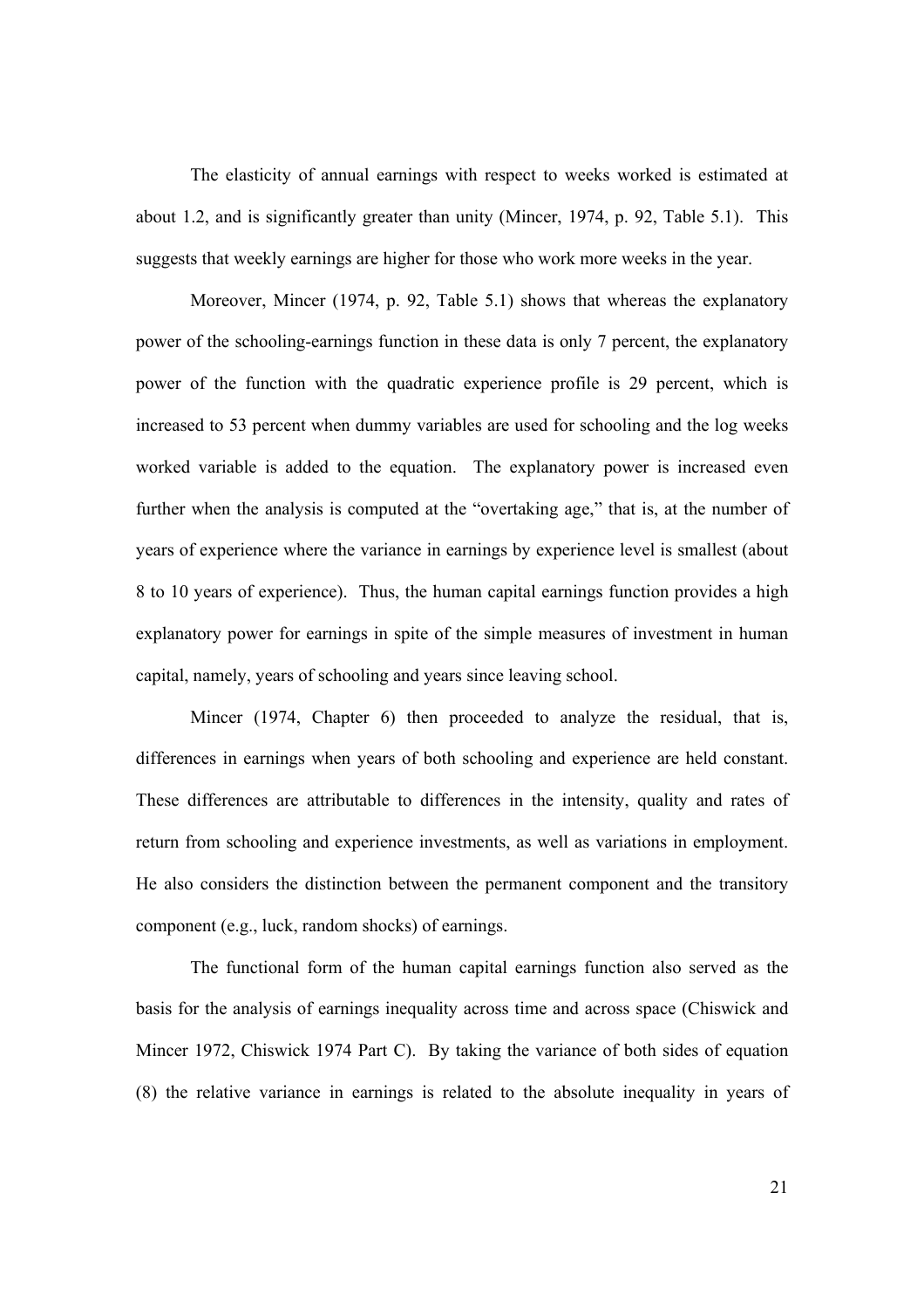schooling and in years of labor market experience, as well as the rates of return from these investments. This structure explains most of the variation in earnings inequality over time and across countries and regions of countries.

 The "human capital earnings function" has several distinct characteristics that make it particularly attractive:

- The functional form is not ad hoc. It is an identity based on the optimizing behavior of individuals, and represents the outcome of a labor market process.
- It converts "immeasurables" into "measurables," that is, the dollar cost of the investment in human capital becomes converted into years of schooling and years of labor market experience.
- It is readily adaptable to the inclusion of other variables that affect earnings.<sup>27</sup>
- The coefficients of the regression equation have economic interpretations, they are pure numbers (devoid of units) and their standard errors can be estimated. This permits comparisons across time, space and demographic groups.
- Although earnings are positively skewed and the inequality of earnings rises with the level of schooling, by using the natural logarithm of earnings as the dependent variable, the residuals are closer to being normally distributed and homoskedastic.
- The functional form generates a commonly used measure of relative inequality, the variance of the natural logarithm of earnings, thereby

22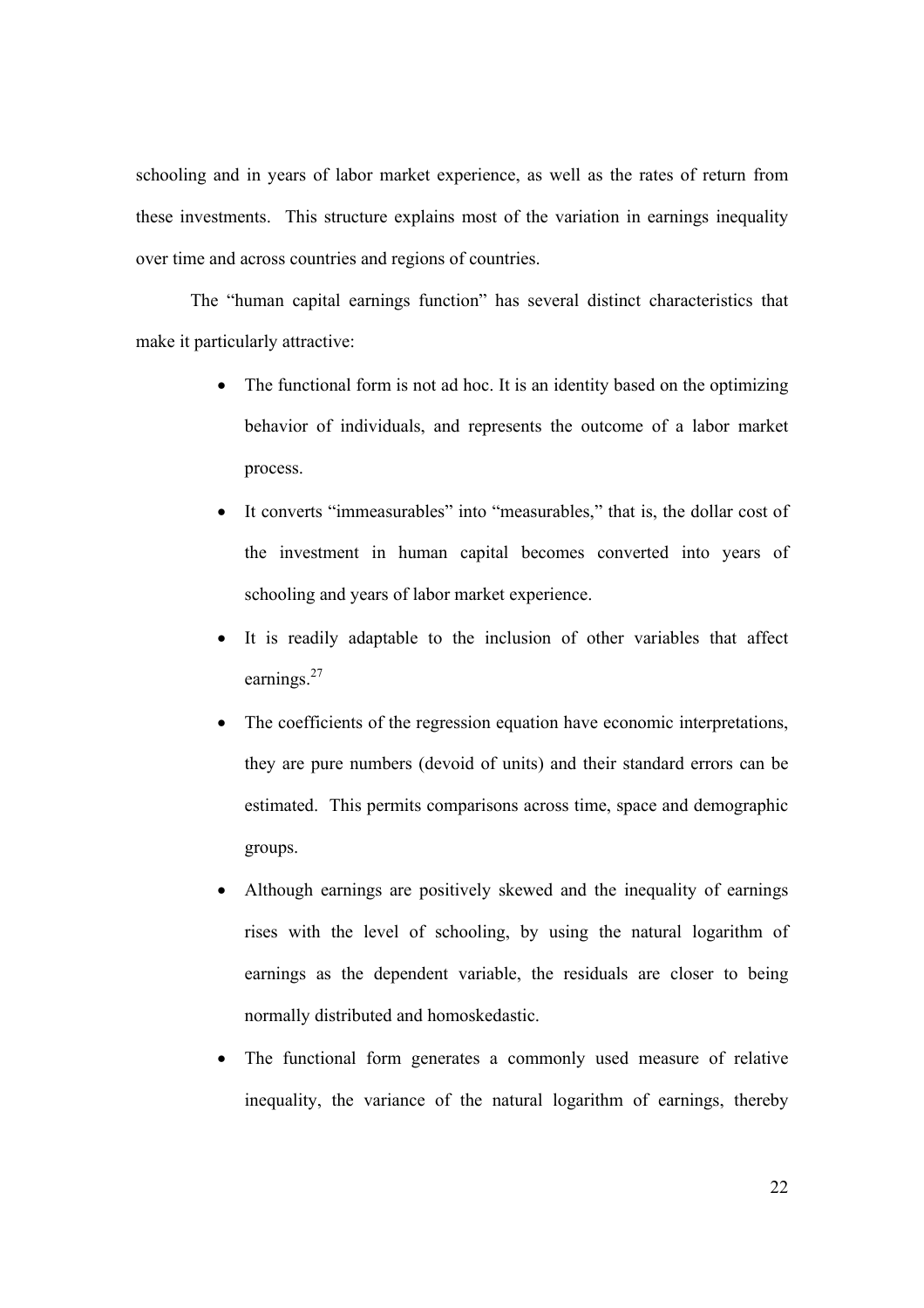facilitating the study of earnings and income inequality across time and space.

Thomas Lemieux (2000) reviews the literature on alternative specifications of the earnings function to determine whether the simple structure in equation (9) is the most appropriate. He concludes that to a first approximation it is appropriate. He writes "the human capital earnings function remains a parsimonious and relatively accurate way of modelling the relationship between earnings, schooling and experience. Its status as the 'workhorse' of empirical labour economic research on earnings determination is well deserved" (Lemieux 2000, pp.10-11). $^{28}$ 

#### **7. The Lasting Impact**

The human capital earnings function has not been a static development. Just as it evolved from earlier research, so too has it served as the basis for additional developments in theory and measurement.

The insight Mincer developed regarding the distinction between age and labor market experience has proved invaluable in terms of analyses for groups that are not in continuous attachment to a single labor market. Mincer and Polachek (1974), for example, analyze the earnings of women as a function of the timing and length of periods engaged in the labor market, the alternative activity being home production, largely related to child care.<sup>29</sup> This approach has proved invaluable in the New Home Economics literature, as well as demonstrating that adjusting for actual labor market experience and human capital depreciation, rather than only age or years since leaving school, the gender difference in earnings decreases substantially (June O'Neill and Polachek 1993).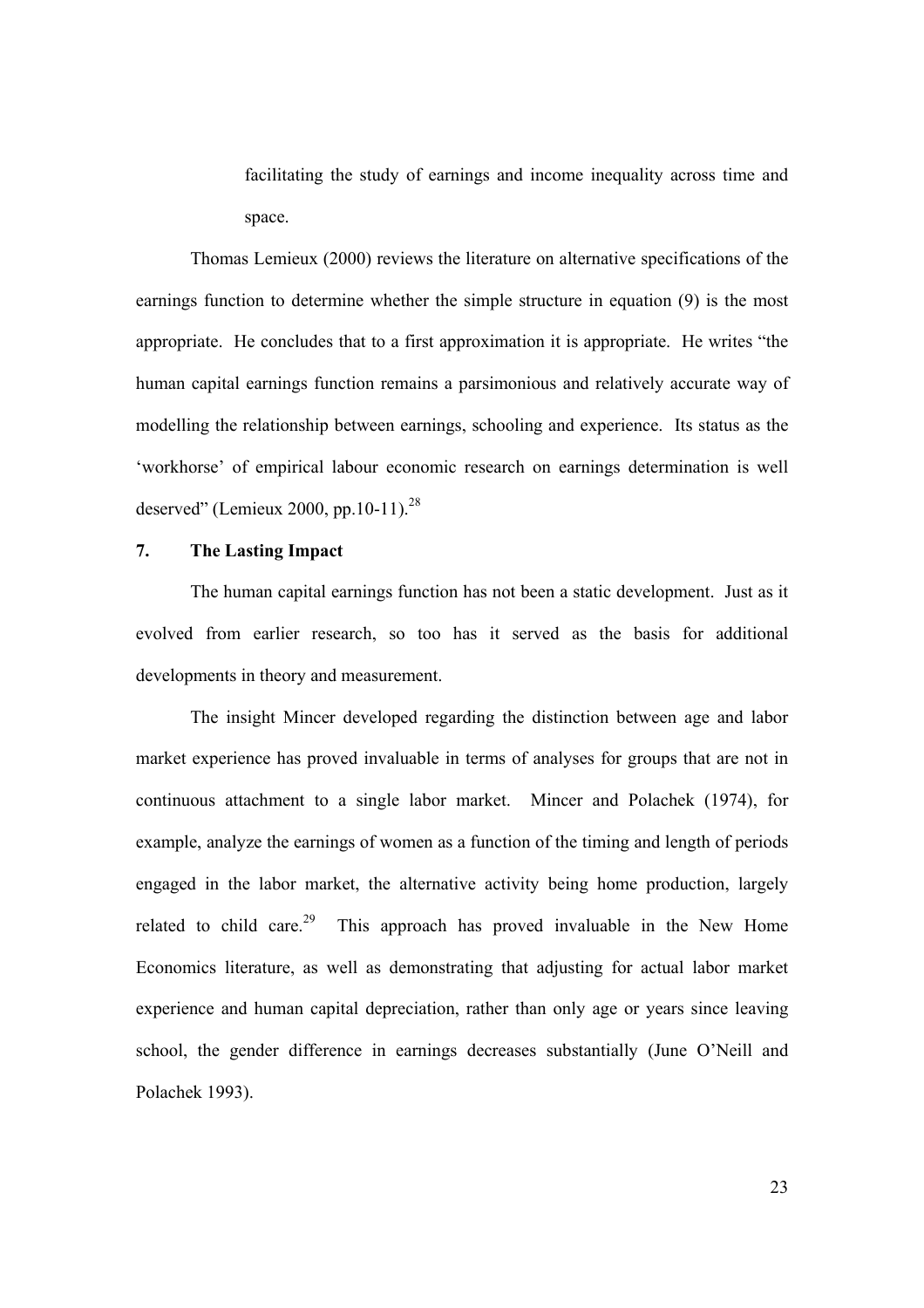Another modification, most useful in analysis for a very low skilled population and for less developed countries, is adjusting the measure of potential experience for those without schooling or who leave school as children. Potential experience is defined as the lesser of years since leaving school or years since the onset of labor market experience that is relevant for adult earnings. Thus, rather than assigning 19 years of experience to a 25 year old with no schooling, if labor market experience relevant for the adult labor market begins at age 15, then 10 years of potential experience would be assigned (Chiswick, 1991).

The human capital earnings function in equation (9) was developed in the context of wage and salary income.<sup>30</sup> Data are often available only for wage, salary and selfemployment income combined. Moreover, self-employment is an important type of economic activity. Self-employment income includes the entrepreneur's implicit wage, return on the entrepreneur's investment of his or her own capital, and economic profit which may be positive or negative. One common solution to this problem is to exclude the self-employed from the analysis, as did Mincer, but this creates selectivity bias. To use selectivity correction techniques requires the modeling and estimation of an auxiliary equation to explain self-employment status. Moreover, in some circumstances, especially in rural areas of less developed countries, unpaid family workers are an important component of the labor force, and their productivity appears in the measured earnings or income of the self-employed person or household head. Following in the tradition, Carmel Chiswick (1983) has developed and implemented a methodology for explicitly incorporating into the human capital earnings function the self-employed and the contribution to their income of unpaid family workers.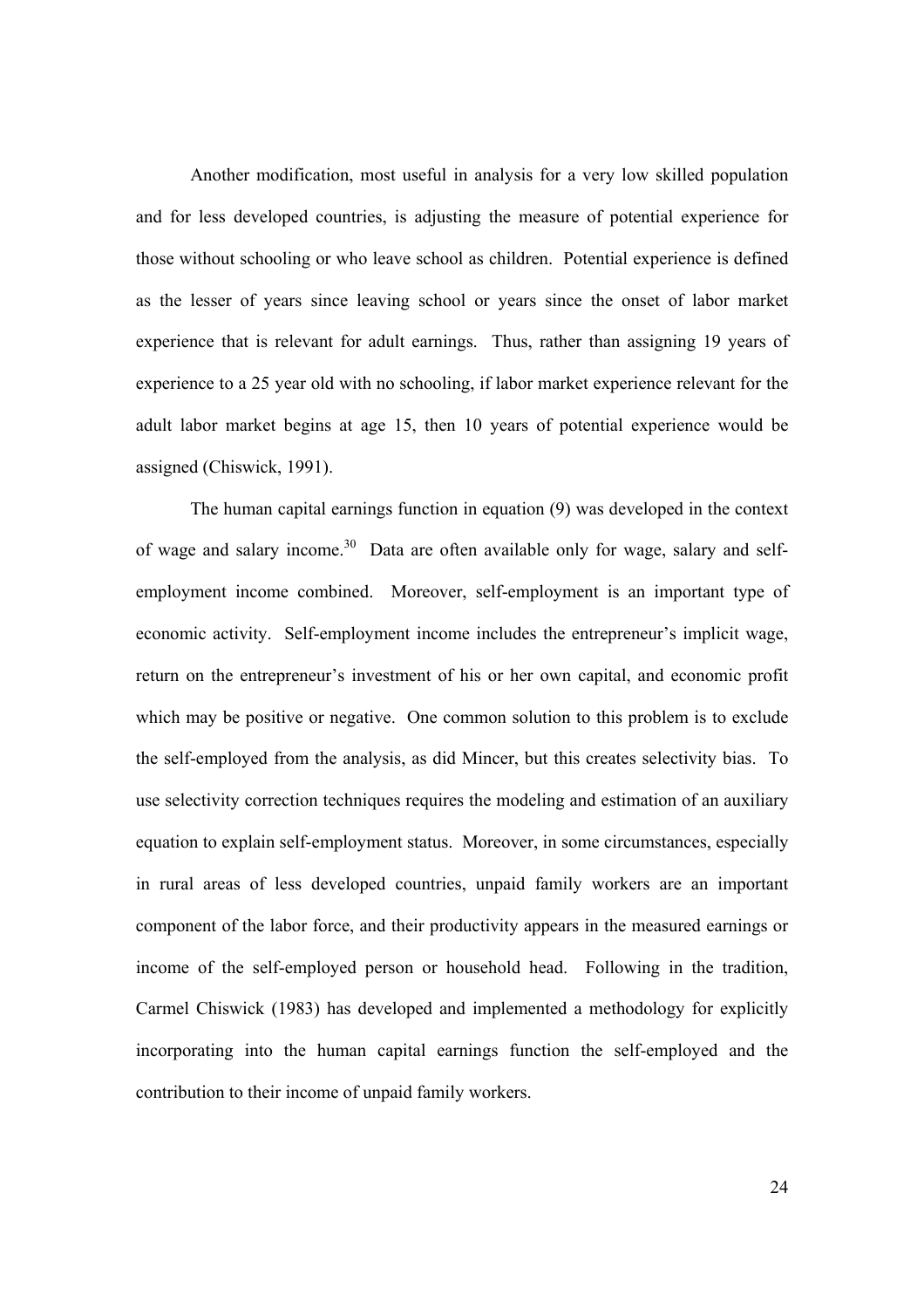The insight regarding the distinction between specific and general human capital and the insight regarding the location of labor market investment sparked a new literature on the earnings of immigrants (Chiswick 1978). Where labor market experience occurs matters, and if skills are not perfectly transferable across labor markets, incentives for migration differ across individuals, and post-migration investments in skills relevant for the destination have higher rates of return, with implications for investments and earnings profiles in the destination. The literature on immigrant labor market adjustment and impacts emerged form these propositions.

 These insights also had a major influence in subsequent research on the formation, duration and dissolution of marriage in the New Home Economics literature. Using a labor market analogy, the research on marriage made a distinction between human capital investments valuable in home production and human capital that is labor market specific (Becker, Lisa Landes, Robert Michael 1976). This analogy was subsequently extended to distinguish between general marital and spouse-specific marital human capital, that is, between marital human capital that would be valuable in any marriage and investments that are relevant only for a specific mate (Chiswick and Evelyn Lehrer 1990).

 The human capital earnings function has also become a technique accepted by the courts in analyses of earnings (Joseph Gastwirth 1988, Federal Judiciary Centre 1994). It is used to estimate the value of lost earnings due to injury or death or resulting from discrimination.

One of the most important uses of the human capital earnings function has been the estimation of rates of return from schooling.<sup>31</sup> Hundreds of such estimates have been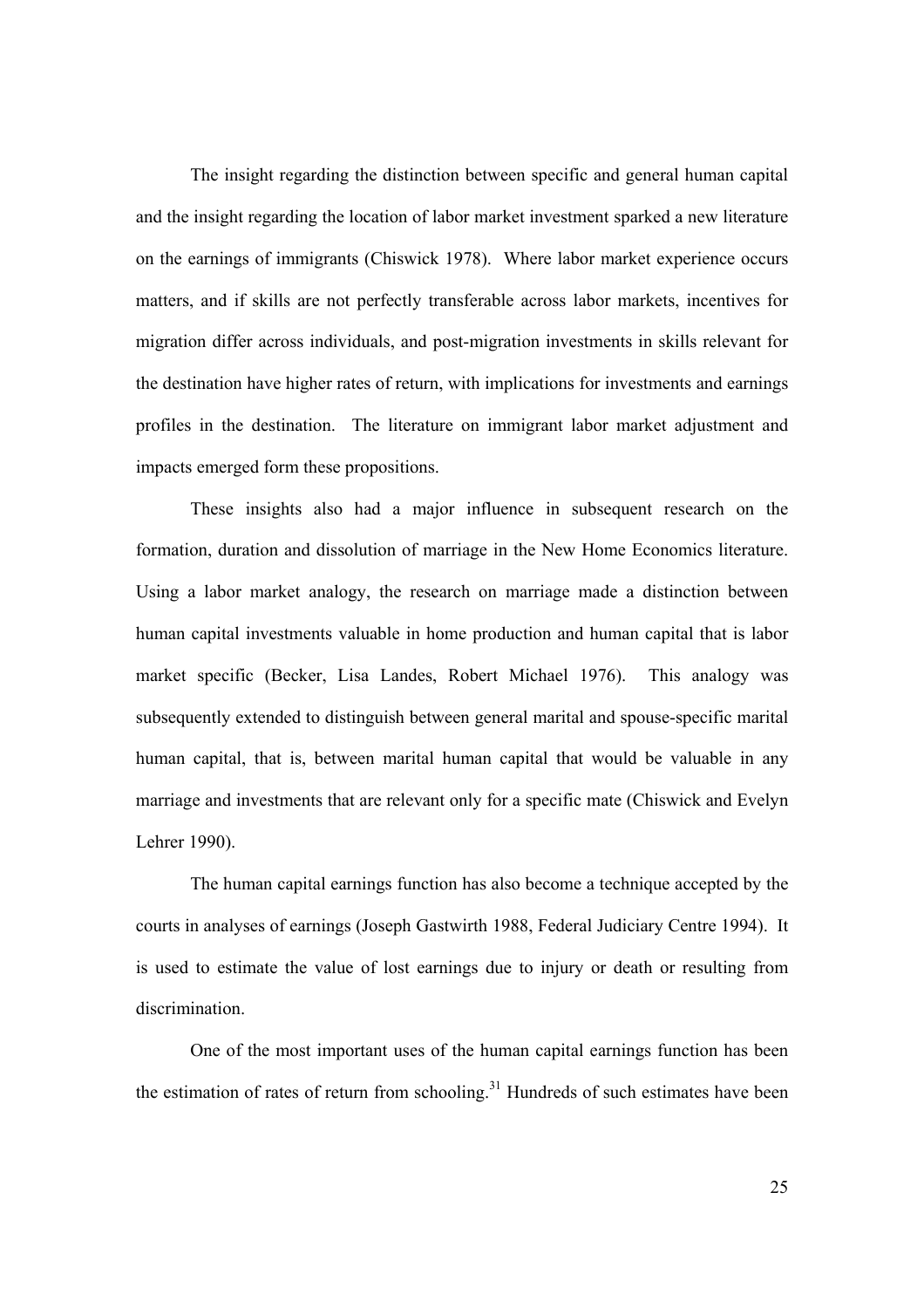computed.32 Most references to Mincer's *Schooling, Experience and Earnings* are to the specification of the human capital earnings function. In the year 2000, 26 years after the publication of the book, there were still a remarkable 44 citations listed in the Social Science Citation Index. Yet this substantially underestimates its impact as most users of the technique do not cite, and many may never have read, the source. Perhaps far more telling of its impact is that it has made its way into textbooks in labor economics, personnel economics and econometrics.<sup>33</sup>

 Indeed, perhaps the highest compliment that can be paid is that the structure of the equation has become a standard feature of research in labor economics, the economics of education and in labor market analyses by sociologists. Its origins are often taken for granted. This is unfortunate as the subtleties Mincer developed in *Schooling, Experience and Earnings* are too often lost on the users of the human capital earnings function.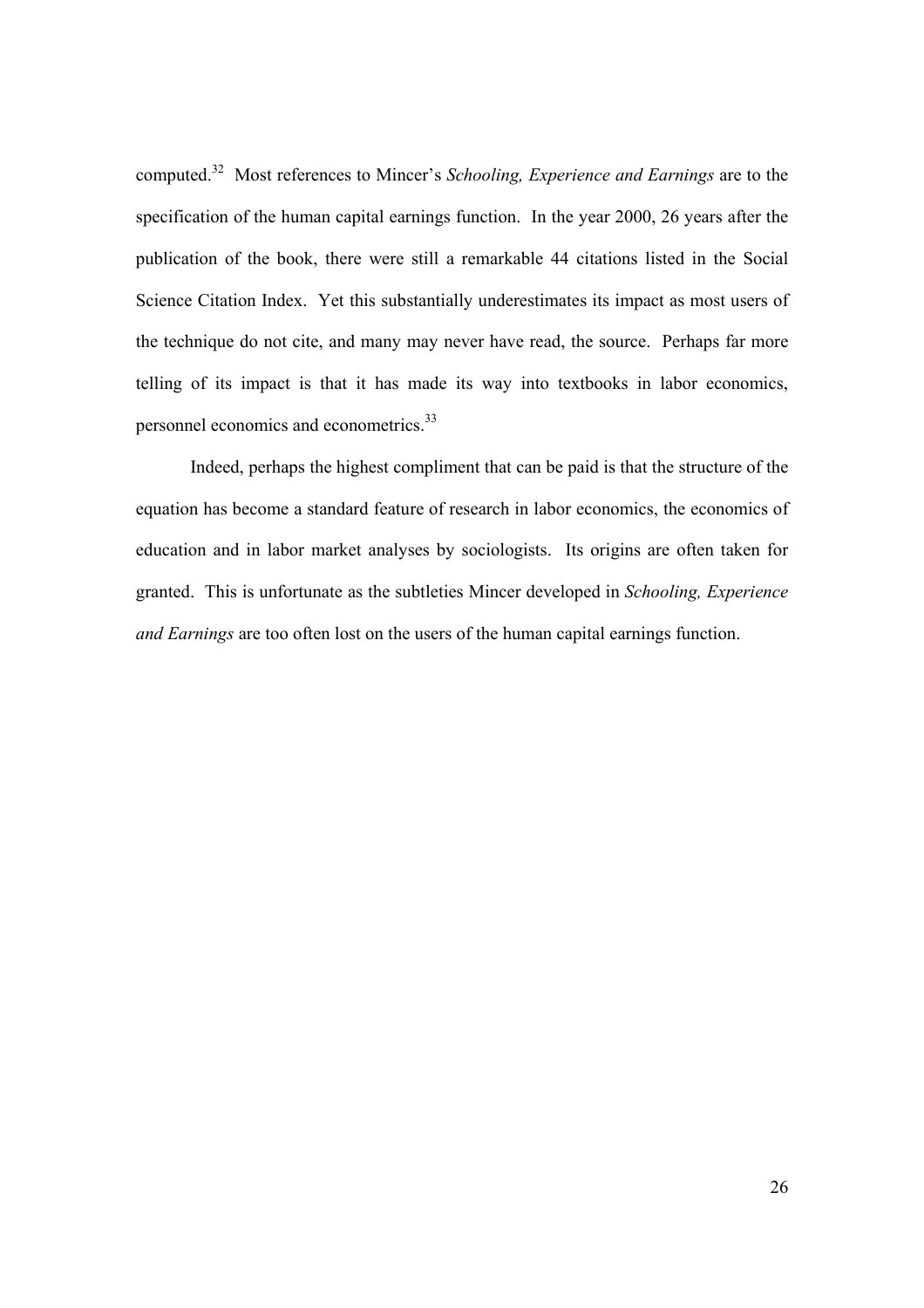<sup>1</sup> A word search in June 2002 indicated that the term "human capital" first appeared in the title of an article in a journal covered by JSTOR in Mincer (1958). The term appeared in the text of an economics journal article in JSTOR in only 29 articles published in 1957 or earlier (starting with two articles on the meaning of capital by Irving Fisher in the *Economic Journal* in 1897), twice in 1958 (including Mincer's article), in 188 articles in the decade 1959-1968, in 756 articles in the decade 1969-1978, in 1,137 articles in 1979- 1988 and 1,713 in 1989-1998, even though not all of the included journals go through 1998.

<sup>2</sup> Although there have been numerous studies that have examined the slopes of experience earnings profiles across groups (e.g., males vs. females, blacks vs. whites, immigrants vs. natives), this is distinct from estimating rates of return from investment in experience or on-the-job training.

 $3$  It is fitting that this conference honoring Jacob Mincer's intellectual contributions to economics was held in the 40<sup>th</sup> anniversary year of the publication of *Investment in Human Beings.* 

<sup>4</sup> For workers several decades away from retirement the effect of the finiteness of life on the rate of return from investment in on-the-job-training is small. Additional explanations, including the rising opportunity cost of time, are presented in Yoram Ben Porath (1967) and Mincer (1974).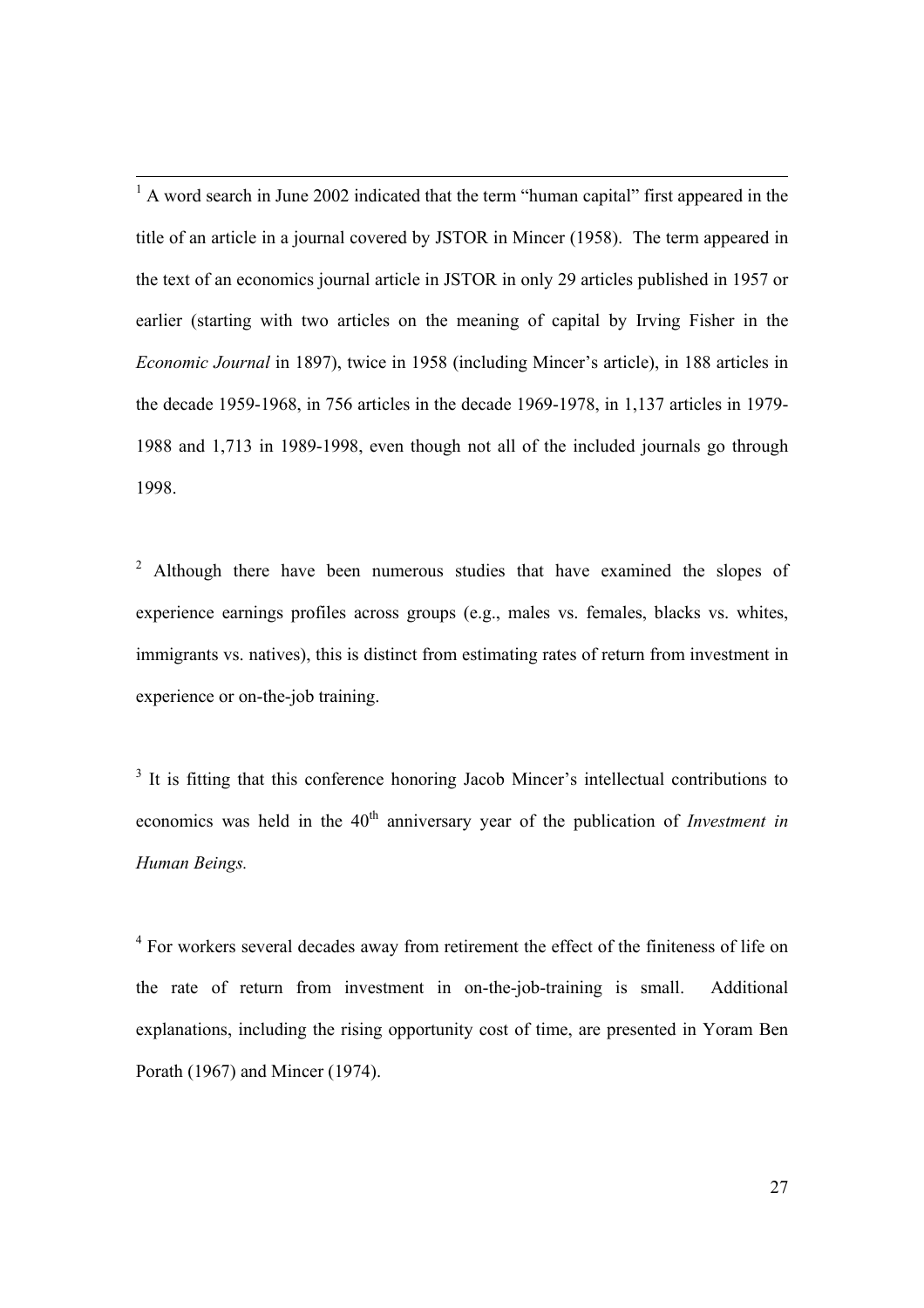$<sup>5</sup>$  In later research Mincer (1974, p. 74) shows that the dollar value of investments in on-</sup> the-job training rises with the level of schooling and that they are the equivalent of an additional 3 to 5 years of schooling.

<sup>6</sup> They do have one unpublished co-authored paper. They each co-authored with several of their students, although up to this date I am the only person who co-authored with both of them.

<sup>7</sup> The major products of this research were Becker (1967) and Chiswick (1967), as well as Becker and Chiswick (1966).

 $8$  Becker (1967) uses the framework to analyze the effects on the distribution of income of differences in "ability" (demand conditions) and differences in "opportunities" (supply conditions), as well as the correlation between these conditions. Chiswick (1988) uses the framework to analyze differences in the levels of investment in human capital and differences in earnings across racial and ethnic groups in the United States.

<sup>9</sup> Parts of Chiswick (1967) were published as Chiswick (1970) and Chiswick (1974, Part B).

 $10$  Note that conceptually this coefficient is not the rate of return from investment in schooling, but rather is the product of the average rate of return and the average investment ratio. Only if it can be assumed that  $k=1$  is this the rate of return. Nearly all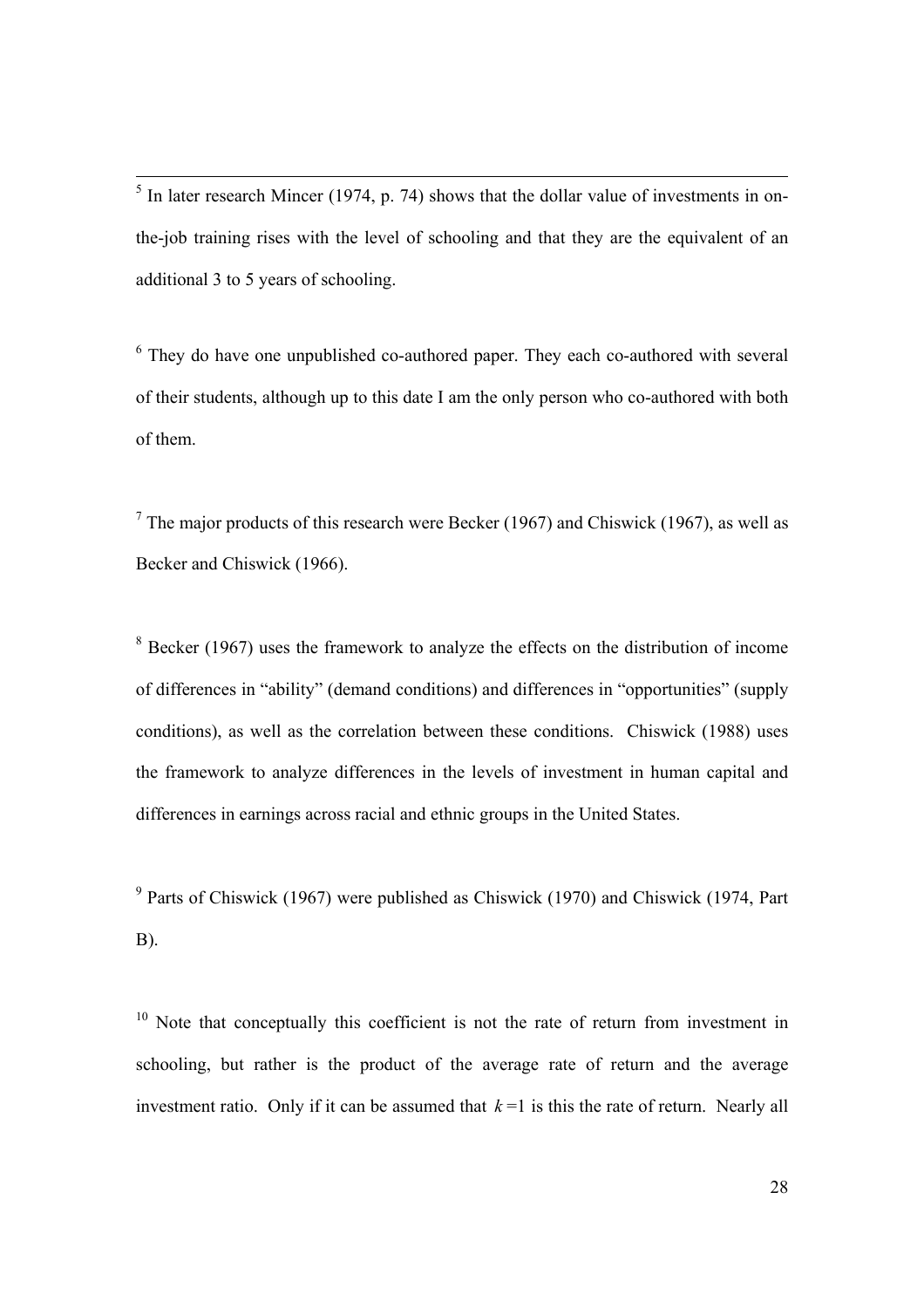estimates of rates of return from schooling using this procedure unwittingly assume that  $k=1$ . This need not be the case. For example, if out of pocket costs and some forgone earnings costs of schooling are subsidized (as in the educational benefits under the post-WWII GI Bill of Rights or university education more generally in some countries), *k* is smaller than unity and *r'* is an underestimate of the rate of return from schooling.

Arleen Leibowitz (1976) presents theoretical arguments for why k and S may be correlated and demonstrates that they are positively correlated for higher education in the Terman sample. James Heckman and Edward Vytlacil (1998) demonstrate an instrumental variable technique to correct for bias when the coefficient of a variable is correlated with the variable, and apply this technique to the schooling-earnings function.

<sup>11</sup> For example, if  $LnE_0$  and r' are constant across individuals, and if  $S_i$  and  $\vec{u}_i$  are uncorrelated,  $L n E_{ij} = L n E_0 + r^{\prime} S_i + u_i^{\prime}$ , and taking variances,  $Var(Ln E_i) = (r')^2 Var(S_i) + Var(u_i)$ . If  $r_i$  and  $S_i$  vary, but are independent of each other, the inequality in earnings is a function of the level and inequality of  $r_i$  and  $S_i$  (see Leo Goodman 1960). The ratio of the explained variation in earnings  $\left[ \left( r^{\prime }\right) ^{2}VarS\right]$  to the total variation in earnings  $[VarLnE]$  is the coefficient of determination for log earnings.

<sup>12</sup> If rates of return vary across individuals but are uncorrelated with the individual's level of schooling, even the natural logarithm of earnings has a small positive skewness. This skewness is greater if rates of return and schooling levels are positively correlated. The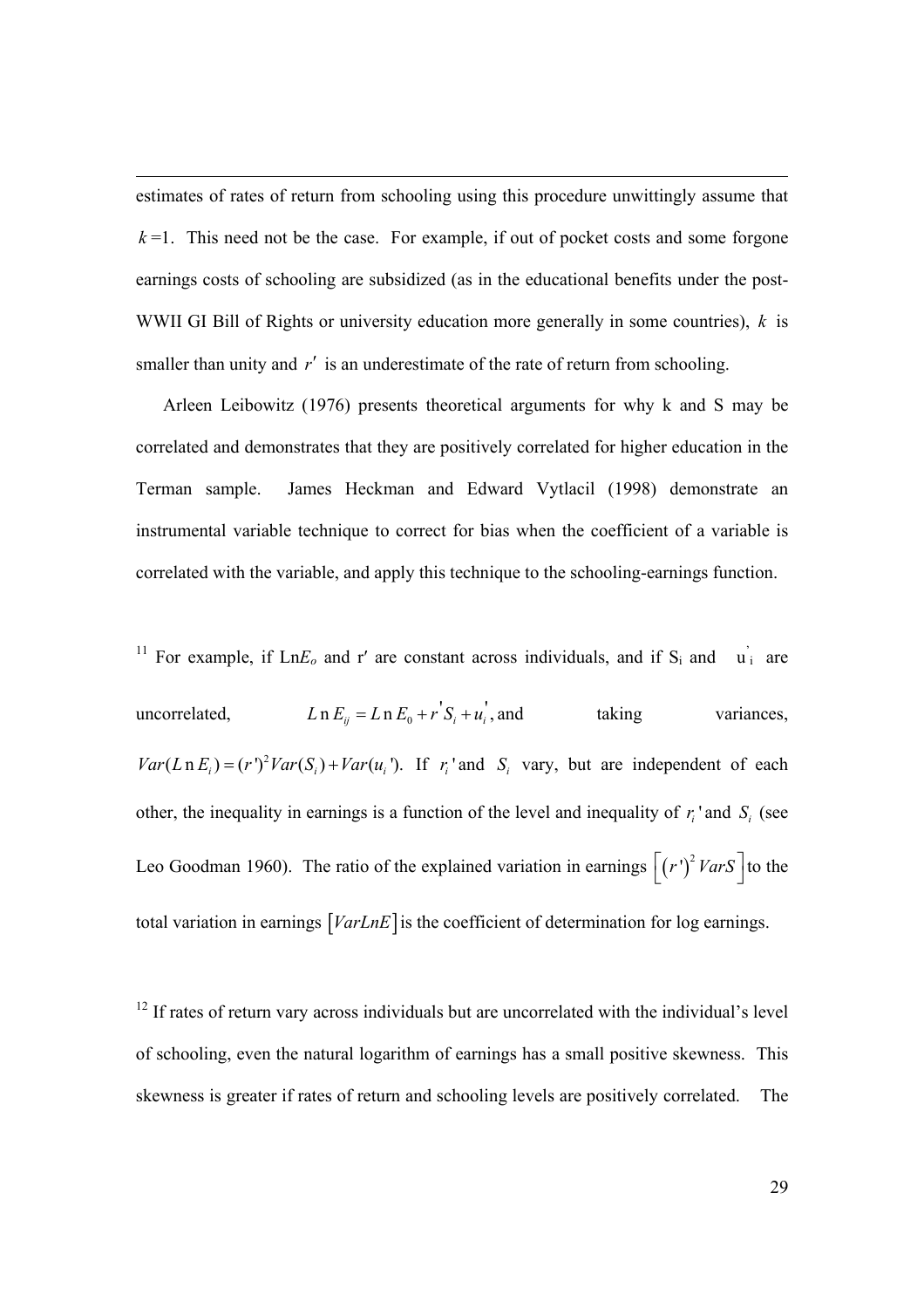correlation would be positive if, as is likely, demand conditions vary more across individuals than supply conditions for funds for investment in human capital.

<sup>13</sup> See also Chiswick (1967, Chapter 2).

<sup>14</sup> This NBER book had circulated in manuscript form in 1972, two vears prior to publication.

15 For surveys of the literature see Mincer (1970), Robert Willis (1986) and Sherwin Rosen (1987, 1992).

<sup>16</sup> William Haley (1973) presents a model in which the decline in the specialization of investment in human capital begins even before the end of schooling. See also Leibowitz (1976).

 $17$  I recall someone asking Mincer where he came up with the fundamental insight regarding the distinction between age and labor market experience, and he replied that it was based on his own life experience.

 $18$  As discussed below, this was later expanded to a distinction between years since leaving school and years and timing of actual labor market experience.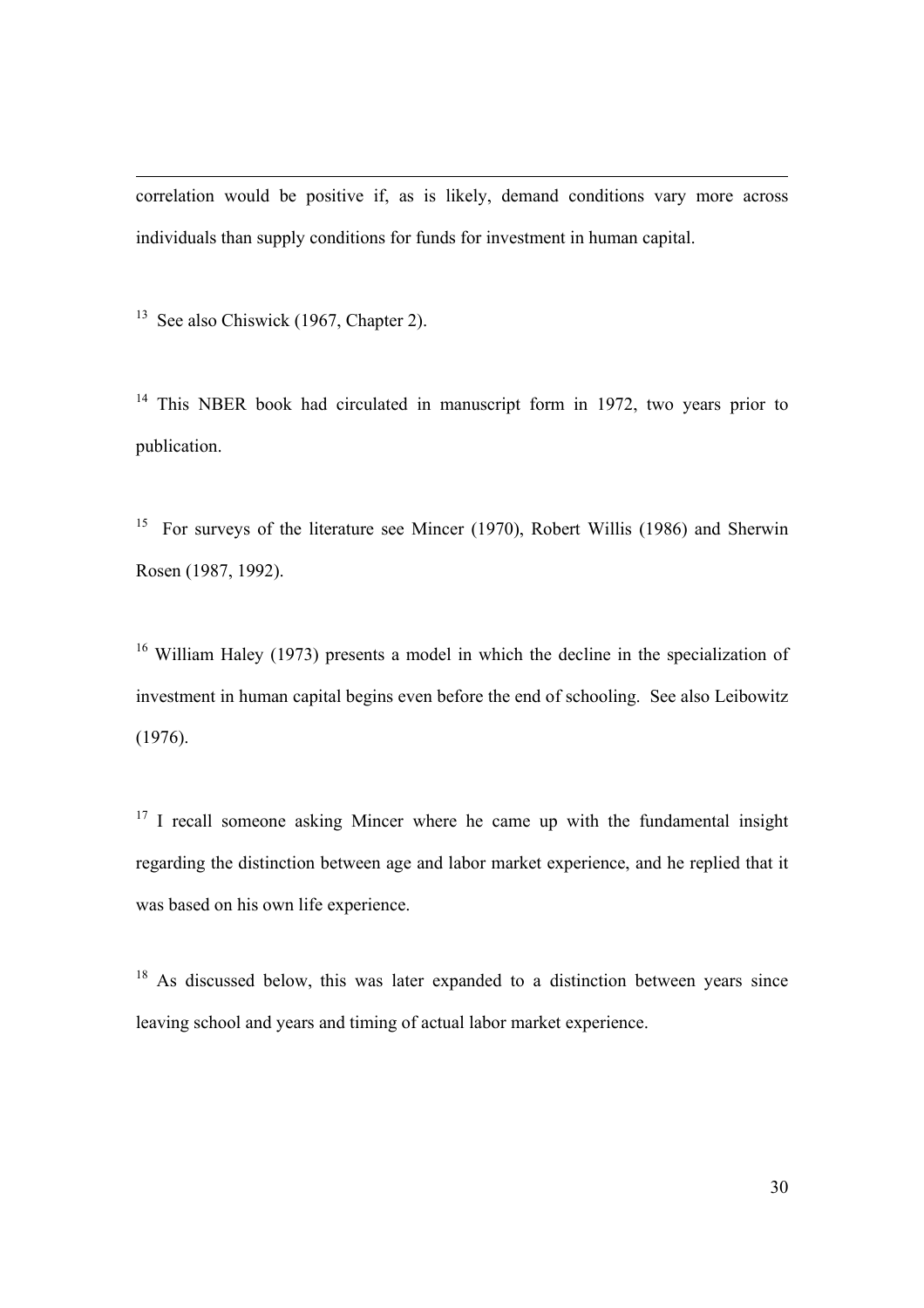$19$  See Mincer (1974, pp.74-75) for his estimates of investment in schooling and on-thejob training by schooling level.

<sup>21</sup> At the investor's optimum, the marginal internal rates of return and the marginal interest cost of funds for all types of human capital investment should be equal.

 $21$  Moreover, if this is the case, weeks worked is endogenous and the coefficient of the log weeks worked variable in the human capital earnings function is biased. Seasonality in employment and a backward bending labor supply curve would tend to lower the elasticity of annual earnings with respect to weeks worked below unity.

<sup>22</sup> If  $LnE = b_0 + b_1S + b_2LnW$  where E is annual earnings, S is schooling and W is weeks worked,  $\frac{\partial LnE}{\partial S} = b_1 + b_2 \frac{\partial LnW}{\partial S}$  $S$   $\qquad \qquad$   $\partial S$  $\frac{\partial LnE}{\partial S} = b_1 + b_2 \frac{\partial LnW}{\partial S}$ , and the coefficient of schooling (b<sub>1</sub>) needs to be augmented by the indirect effect of schooling through weeks worked to obtain its total effect.

 $^{23}$  Using the continuous form, Mincer (1974) shows that the aggregate of the effects on log earnings of post-schooling training is  $\int r k_t dt = \int r (k_0 - \frac{k_0}{T^*} t) dt = (r k_0) T - \frac{R_0}{2T^*} T^2$  $\int_0^R r k_t dt = \int_0^R r(k_0 - \frac{\kappa_0}{T^*}t) dt = (rk_0)T - \frac{\kappa_0}{2T^*}T^2,$ *T T t t*  $rk, dt = \int_{0}^{t} r(k_0 - \frac{k_0}{\sigma^*}) dt = (rk_0)T - \frac{rk_0}{2\sigma^*}T$  $\int_{-0}^{\infty} r k_t dt = \int_{0}^{\infty} r(k_0 - \frac{\kappa_0}{T^*}t) dt = (rk_0)T - \frac{rk_0}{2T}$ where  $r$  is assumed to be the constant rate of return from on-the-job training.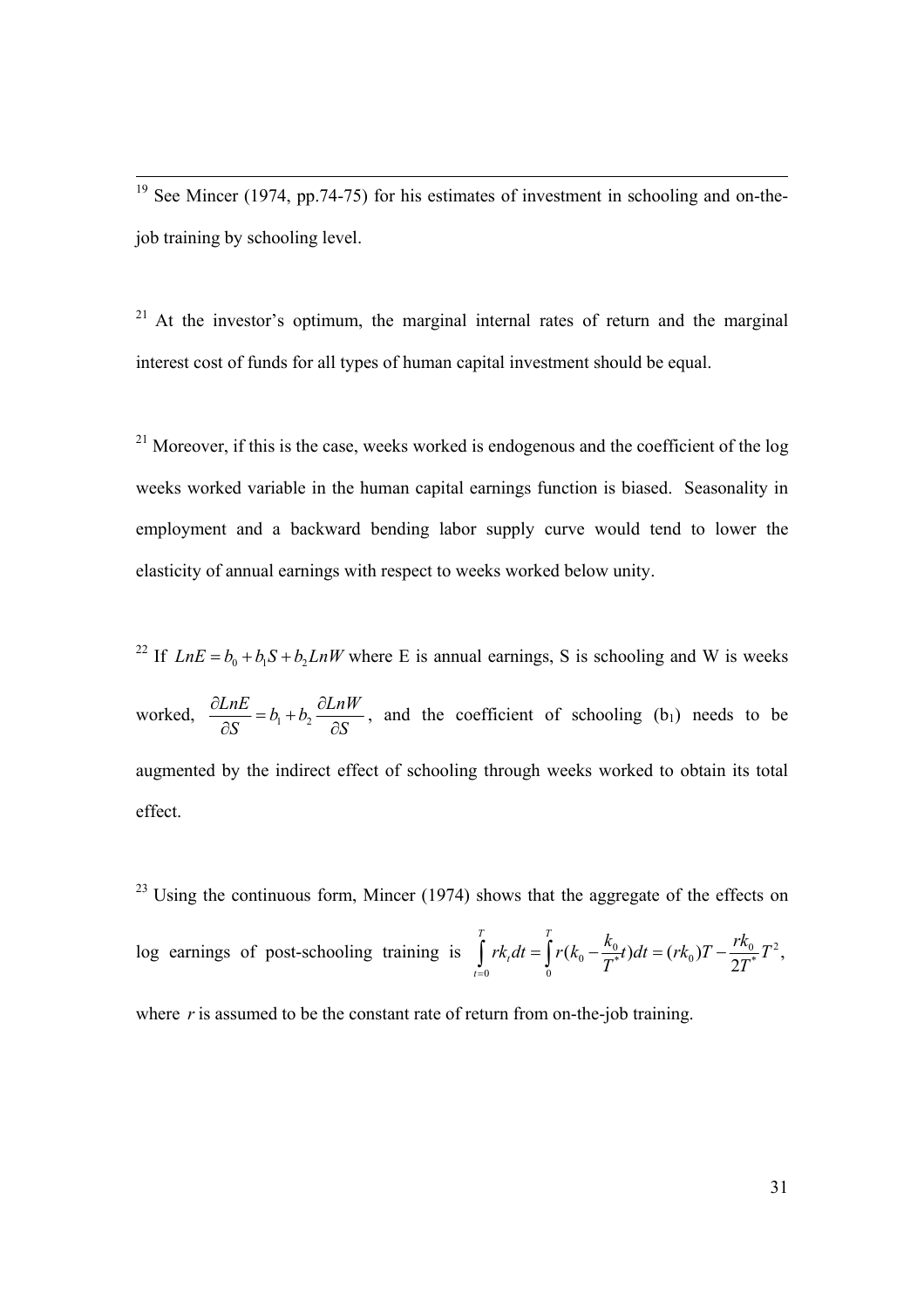$\frac{1}{24}$  To the extent that investments are made in the year for which the earnings data are available,  $Y_t = E_t - C_t = E_t (1 - k_t)$  or  $LnY_t = LnE_t + Ln(1 - k_t)$ , where  $Y_t$  is earnings net of current period investments and  $k_t = k_0 \left(1 - \frac{T}{T^*}\right)$ . The adjustment is small when  $T^*$  is a large number (Mincer, 1974, pp.90-91).

 $25$  If an exponential decline rather than a linear decline in investment ratios is more appropriate, the human capital earnings function would understate earnings growth in the early period of investment and overstate earnings growth in mid-career. Kevin Murphy and Finis Welch (1990) use higher order polynominals in experience and find that this appears to be the case.

<sup>26</sup> Indeed, this earnings function has been used to estimate the partial effect of schooling on the log of earnings (interpreted as rates of return from schooling) for about 100 different countries (George Psacharopoulos and Harry Patrinos, 2002).

<sup>27</sup> For example, if  $E_{ij} = E_{ij}^*(1+\gamma)^{D_i}$ , where  $E_{ij}$  is earnings,  $E_{ij}^*$  is earnings due to human capital,  $D_i$  is a dichotomous variable for some characteristic, and  $\gamma$  is the percent increase in earnings for those with characteristic  $D(D=1)$  compared to those without it (D=0), then  $LnE_{ij} = LnE_{ij}^* + \gamma^*D_i$ , where  $\gamma^* = Ln(1 + \gamma)$ , which is approximately equal to  $\gamma$  if it is small.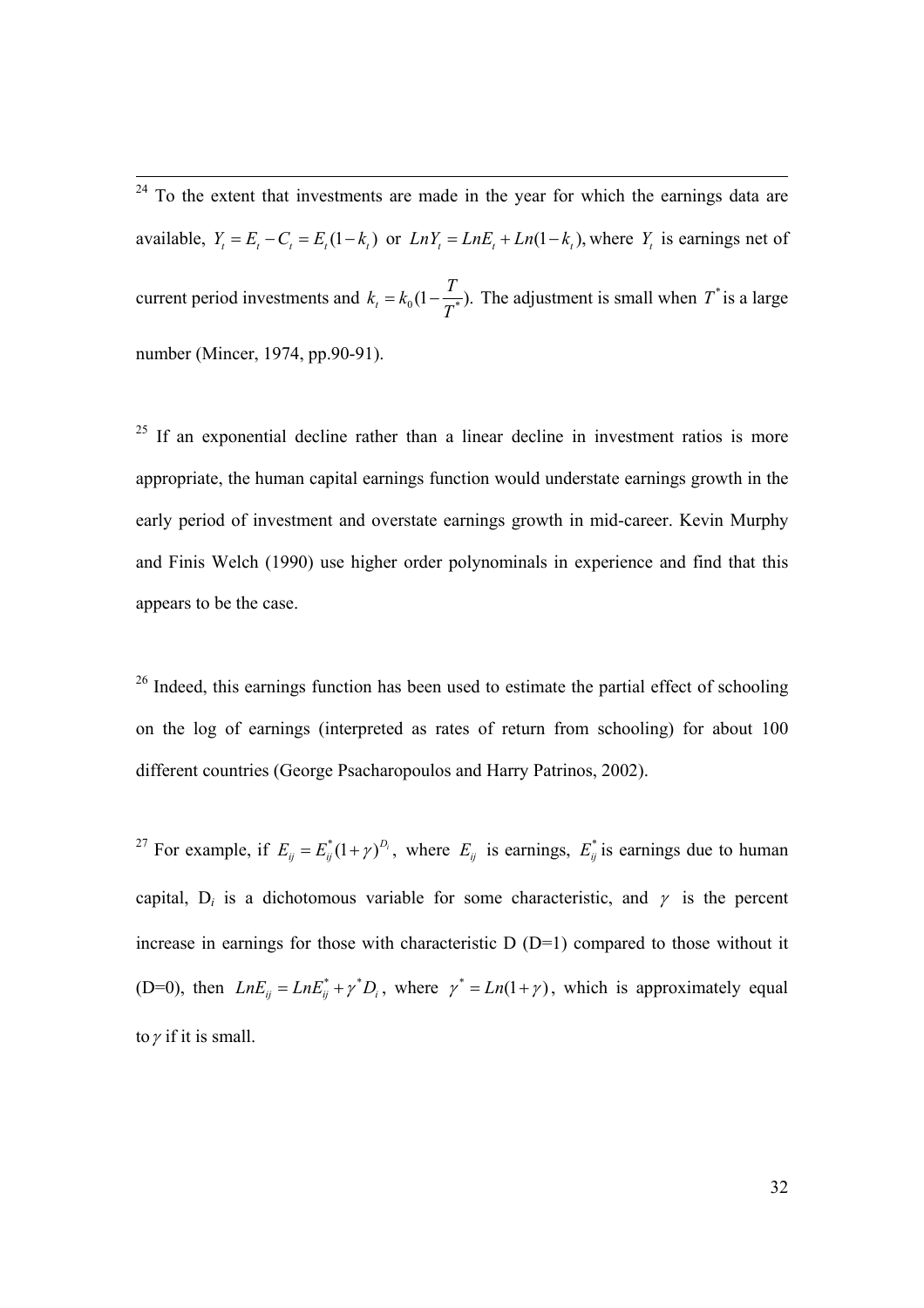$28$  Heckman and Polachek (1974) came to a similar conclusion when the human capital earnings function was still quite new: "Evidence from several bodies of data suggests that among simple transformations the natural logarithm of earnings is the correct dependent variable while the best simple specification of the regressors is one advanced by Jacob Mincer on theoretical grounds" (p.350). Willis (1986, p. 526) writes: "As an empirical tool, the Mincer earnings function has been one of the great success stories of modern labor economics." Murphy and Welch (1990), however, show that higher order polynomials provide a better fit to the data than the quadratic specification. In more recent work in progress James Heckman, Lance Lochner and Petra Todd (2002) suggest that the human capital earnings function provides a better fit to the data for the 1940's to 1960's than in more recent decades.

<sup>29</sup> See also Mincer (1974, pp. 121-125) and Polachek (1973).

 $30$  Mincer (1974, p.125) notes that his study was focused on adult earners continuously attached to the labor market, with the empirical analysis on white non-farm males in the United States. The self-employed were explicitly excluded from consideration.

 $31$  Since the 1970's the estimation of rates of return from schooling using the human capital earnings function has become commonplace as a result of its low and falling cost and public interest. The falling cost is due to the combination of the availability of micro data files from censuses and surveys that include questions on earnings, age and schooling, among other variables, the falling cost of computing, and the ease of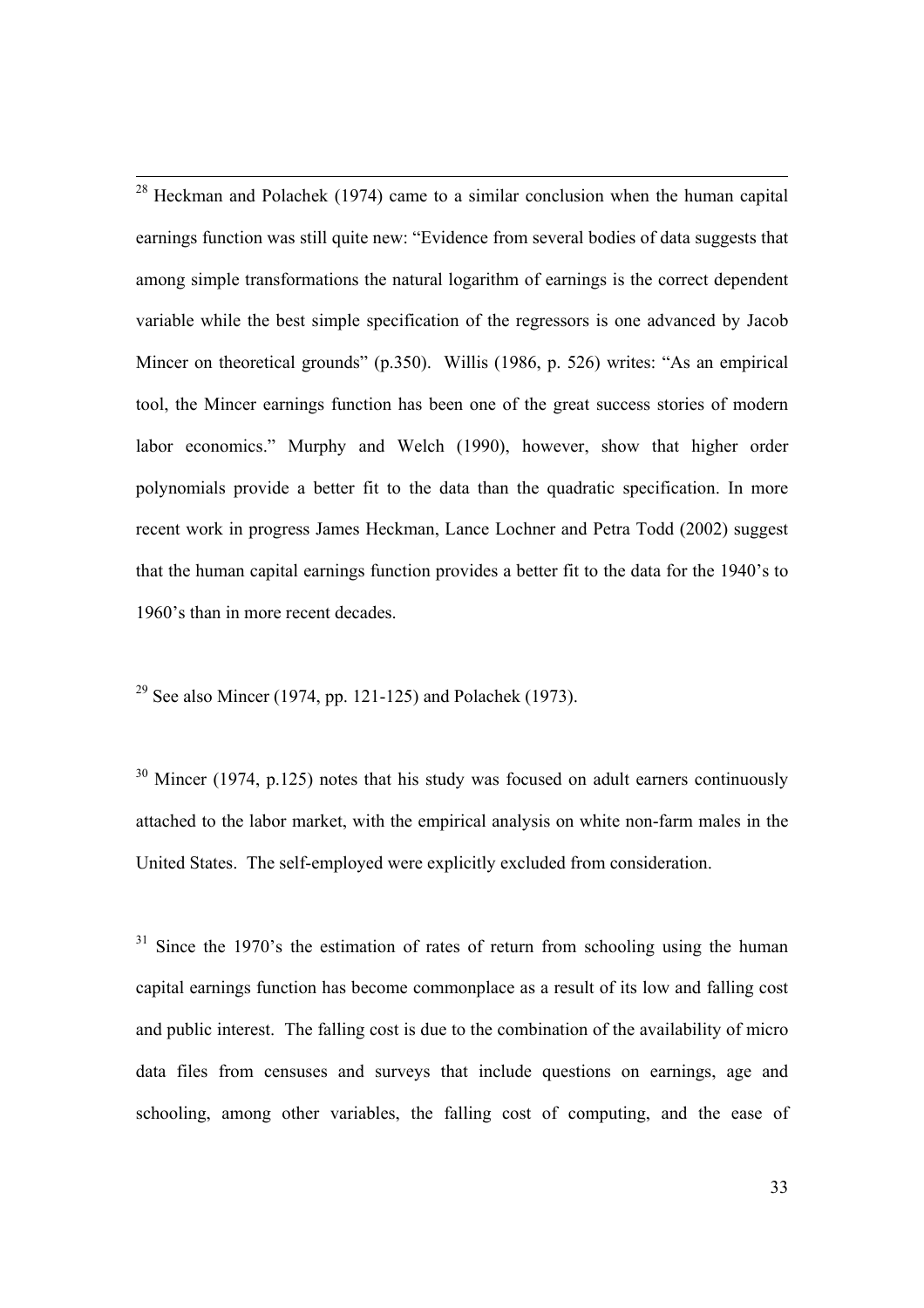estimation with the development of the human capital earnings function. While these factors also lowered the cost of estimating rates of return from on-the-job training, it is still more complex because of the lack of good data (in particular, the greater difficulty of estimating the amount of the investment) and there has been no similar explosion of research output.

 $32$  For references to estimates of rates of return from schooling for nearly 100 countries, see Psacharopoulos and Patrinos (2002). These estimates have a remarkably narrow range, primarily from 5 to 15 percent.

<sup>33</sup> See, for example, Ernst Berndt (1991, Chapter 5), Edward Lazear (1998, pp.164-165), George Borjas (2000, pp.264-268), and Bruce Kaufman and Julia Hotchkiss (2000, Appendix 7B, pp.401-405).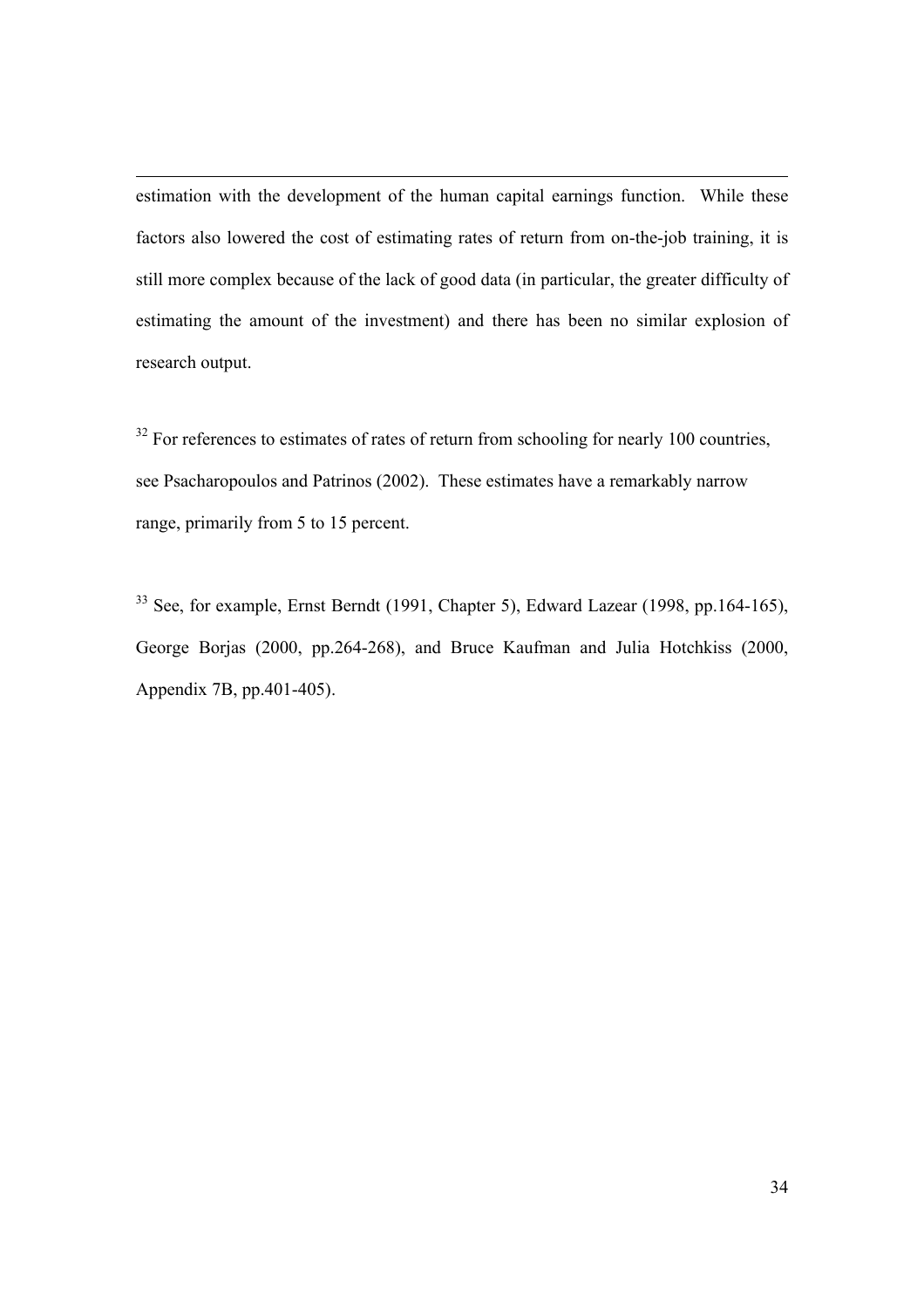#### **References**

Becker, Gary S. (1962) "Investment in Human Capital: A Theoretical Analysis" *Journal of Political Economy*, 70(5) Part 2: *Investment in Human Beings*, 9-49.

Becker, Gary S. (1964) *Human Capital: A Theoretical and Empirical Analysis with Special Reference to Education*, New York: National Bureau of Economic Research.

Becker, Gary S. (1967) "Human Capital and the Personal Distribution of Income" *W.S. Woytinsky Lecture No. 1*, Ann Arbor, University of Michigan.

Becker, Gary S. and Barry R. Chiswick (1966) "Education and the Distribution of Earnings" *American Economic Review*, 56(2), 358-369.

Becker, Gary S., Elisabeth M. Landes and Robert T. Michael, (1977) "An Economic Analysis of Marital Instability" *Journal of Political Economy*, 85(6), 1141- 1181.

Ben Porath, Yoram (1967) "The Production of Human Capital and the Life Cycle of Earnings" *Journal of Political Economy*, 75(4), part 1, 352-365.

Berndt, Ernst R. (1991) *The Practice of Econometrics: Classic and Contemporary*, Reading, MA: Addison Wesley

Borjas, George J. (2000) *Labor Economics*, 2<sup>nd</sup> edition, Boston: Irwin McGraw Hill.

Chiswick, Barry R. (1967) *Human Capital and the Distribution of Personal Income*, Unpublished Ph.D. Dissertation, Columbia University.

Chiswick, Barry R. (1970) "An Inter-Regional Analyses of Schooling and the Skewness of Income" in W. Lee Hansen, ed. *Education, Income and Human Capital*, Universities – NBER Conference on Research on Income and Wealth, Vol.35, New York: NBER, 157-184.

Chiswick, Barry R. (1974) *Income Inequality: Regional Analyses Within a Human Capital Framework*, New York: National Bureau of Economic Research.

Chiswick, Barry R. (1978) "The Effect of Americanization on the Earnings of Foreign-Born Men*" Journal of Political Economy*, 85(5), 897-921.

Chiswick, Barry R. (1988) "Differences in Education and Earnings Across Racial and Ethnic Groups: Tastes, Discrimination and Investment in Child Quality" *Quarterly Journal of Economics*, 103(3), 571-597.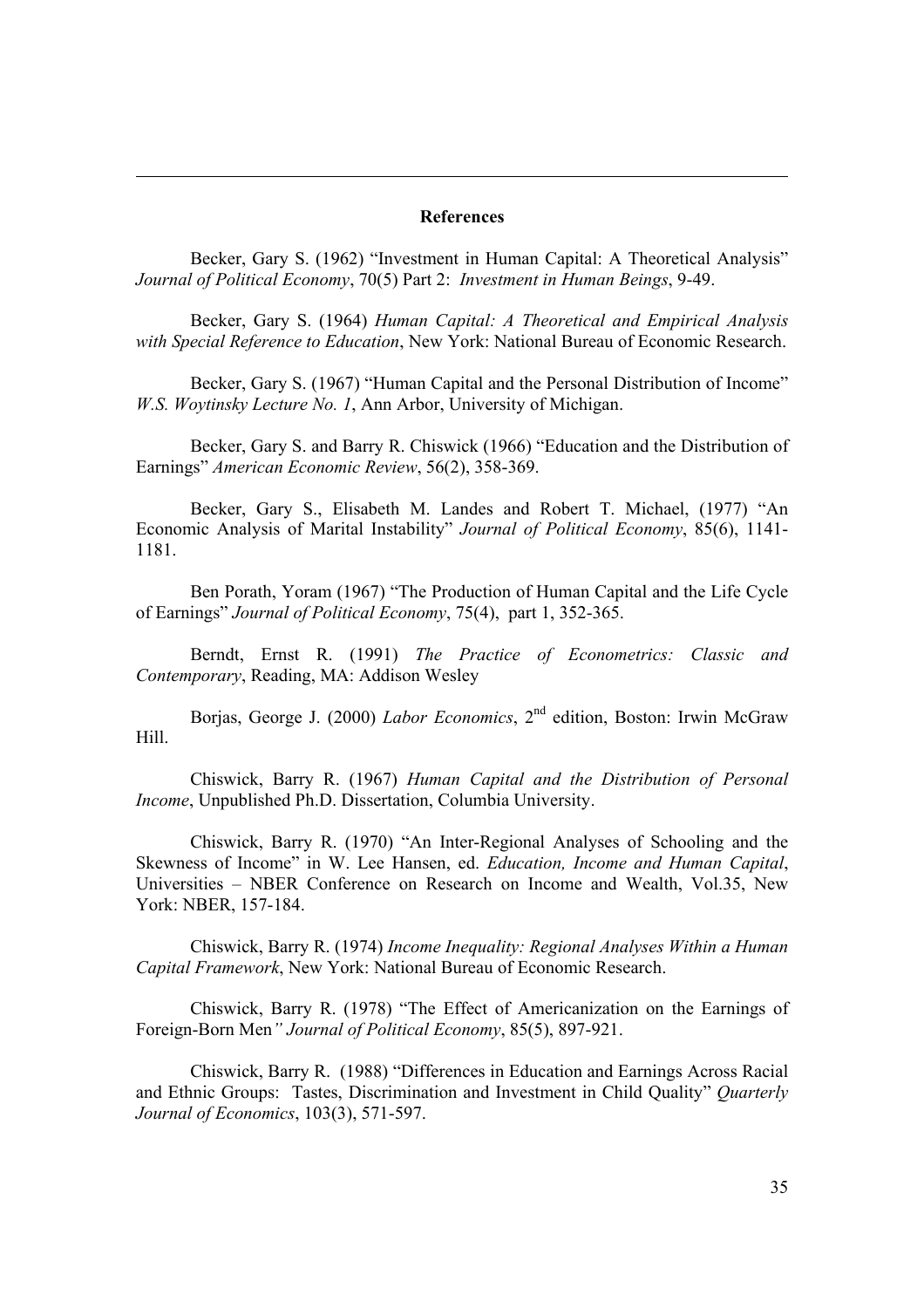Chiswick, Barry R. (1991) "Speaking, Reading and Earnings Among Low-Skilled Immigrants," *Journal of Labor Economics*, 9(2), 149-170.

Chiswick, Barry R. and Jacob Mincer (1972) "Time Series Changes in Personal Income Inequality" *Journal of Political Economy*, 80 (3) Part 2, S34-S66.

Chiswick, Carmel U. (1983) "Analysis of Earnings from Household Enterprises: Methodology and Application to Thailand" *Review of Economics and Statistics*, 65(4), 658-662.

Chiswick, Carmel U. and Evelyn Lehrer (1990) "On Marriage-Specific Human Capital: Its Role as a Determinant of Remarriage" *Journal of Population Economics*, 3, 193-213.

Federal Judiciary Center (1994) *Reference Manual on Scientific Evidence, Washington, D.C*.

Friedman, Milton (1953) "Choice, Chance, and the Personal Distribution of Income" *Journal of Political Economy*, 61(4), 277-290.

Friedman, Milton and Simon Kuznets (1945) *Income from Independent Professional Practice*, New York: National Bureau of Economic Research.

Gastwirth, Joseph (1988) *Statistical Reasoning in Law and Public Policy*, San Diego: Academic Press.

Goodman, Leo (1960) "On the Exact Variance of Products" *Journal of the American Statistical Association*, 55 (No. 292), 703-713.

Grossbard-Shechtman, Shoshana (2001) "The New Home Economics at Columbia and Chicago" *Feminist Economics*, 7(3), 103-130.

Haley, William J. (1973) "Human Capital: The Choice Between Investments and Income" *American Economic Review*, 63(5), 929-944.

Heckman, James J., Lance J. Lochner and Petra E. Todd (2002) "Fifty Years of the Mincer Earnings Regressions" Department of Economics, University of Chicago, Photocopy.

Heckman, James J. and Solomon Polachek (1974) "Empirical Evidence on the Functional Form of the Earnings-Schooling Relationship" *Journal of the American Statistical Association*, 69 (346), 350-354.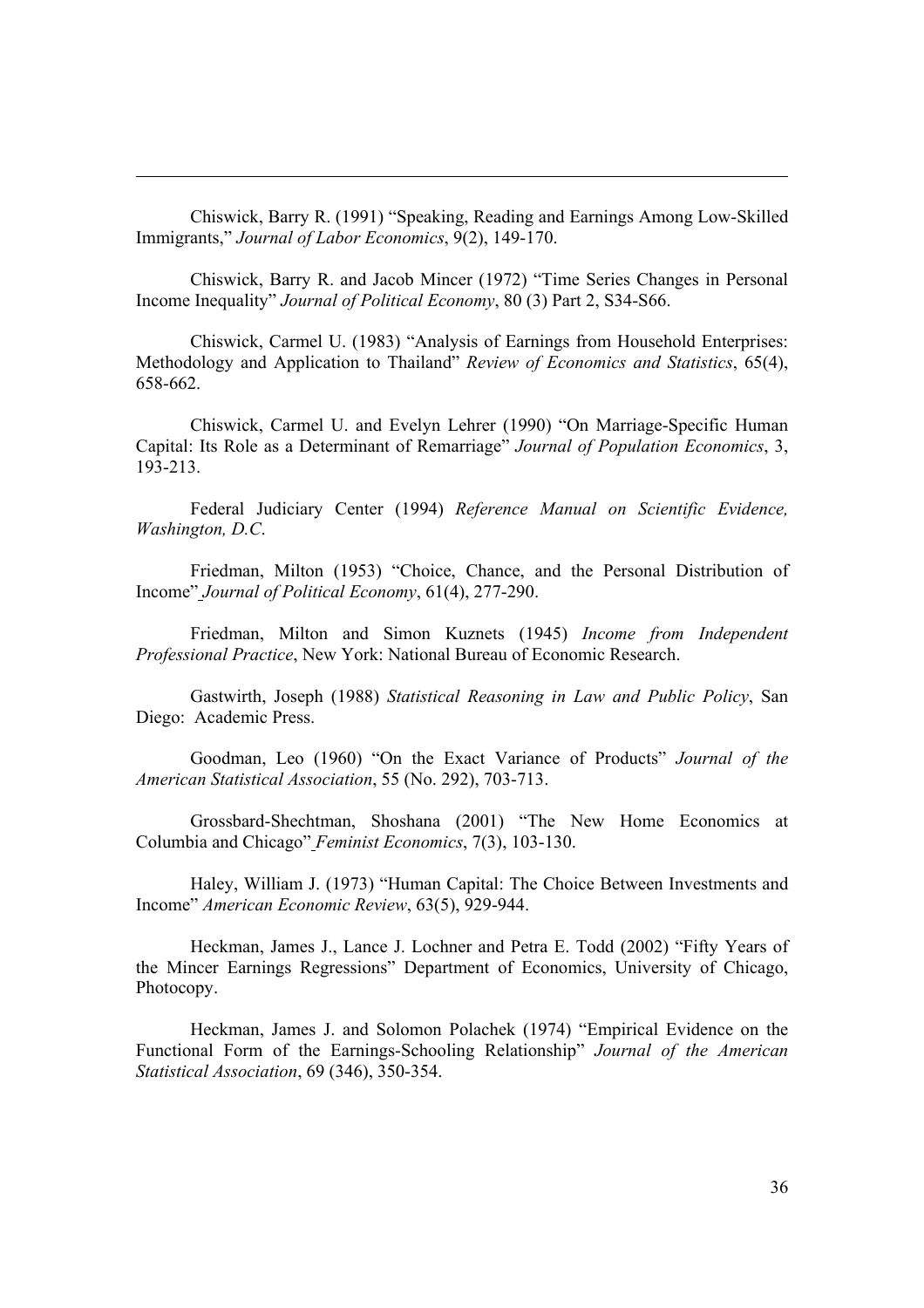Heckman, James and Edward Vytlacil (1998) "Instrumental Variables Methods for the Correlated Random Coefficient Model: Estimating the Average Rate of Return to Schooling When the Return is Correlated with Schooling" *Journal of Human Resources*, 33(4), 974-987.

Kaufman, Bruce E. and Julia L. Hotchkiss (2000) *The Economics of Labor Markets*, 5<sup>th</sup> edition, Fort Worth: Dryden Press.

Lazear, Edward P. (1998) *Personnel Economics for Managers*, New York: John Wiley.

Leibowitz, Arleen (1976) "Years and Intensity of Schooling Investment" *American Economic Review*, 66(3) June, pp. 321-334.

Lemieux, Thomas (2002) "Schooling, Experience and Earnings: Twenty Five Years of "Mincer Equations"," Department of Economics, University of British Columbia, photocopied.

Mincer, Jacob (1957) *A Study of Personal Income Distribution*, Unpublished Ph.D. dissertation, Columbia University.

Mincer, Jacob (1958) "Investment in Human Capital and Personal Income Distribution*" Journal of Political Economy*, 66(4), 281-302.

Mincer, Jacob (1962) "On-the-Job Training: Costs, Returns and Some Implications" *Journal of Political Economy*, 70(5) Part 2, S50-S79.

Mincer, Jacob (1970) "The Distribution of Labor Incomes: A Survey with Special Reference to the Human Capital Approach" *Journal of Economic Literature*, 8(1), 1-26.

Mincer, Jacob (1974) *Schooling, Experience and Earnings*, New York: National Bureau of Economic Research.

Mincer, Jacob and Solomon Polachek (1974) "Family Investments in Human Capital: Earnings of Women*" Journal of Political Economy*, 82 (2) Part 2, S76-S108.

Murphy, Kevin M. and Finis Welch (1990) "Empirical Age-Earnings Profiles" *Journal of Labor Economics*, 8(2), 202-229.

O'Neill, June and Solomon Polachek (1993) "Why the Gender Gap Narrowed in the 1980's" *Journal of Labor Economics*, 11(1) Part I: *Essays in Honor of Jacob Mincer*, 205-228.

Polachek, Solomon (1973), *Post-School Investments and Sex Differentials in Earnings*, Unpublished Ph.D. dissertation, Columbia University.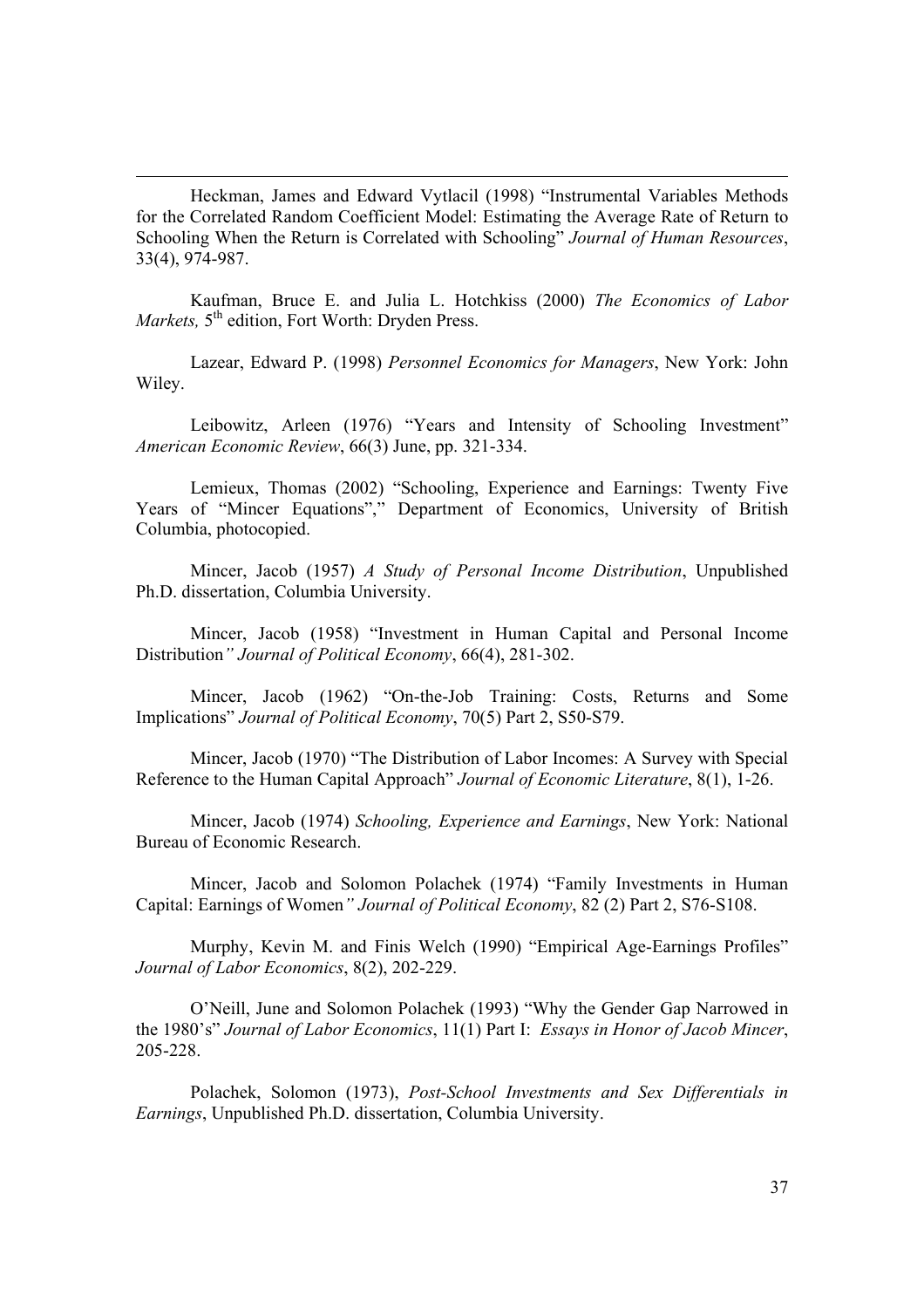Psacharopoulos, George and Harry A. Patrinos (2002) "Returns to Investment in Education: A Further Update" World Bank, Xerox, June.

Rosen, Sherwin (1987) "Human Capital" in John Eatwell, et al., (eds), *The New Palgrave: A Dictionary of Economics*, London: MacMillian, 681-690.

Rosen, Sherwin (1992) "Distinguished Fellow: Mincering Labor Economics" *Journal of Economic Perspectives*, 6(2), 157-70.

Schultz, T.W. (1961) "Investment in Human Capital" *American Economic Review*, 51 (1) March, pp. 1-17.

Schultz, T.W. (1962) *Investment in Human Beings*, Special Supplement to the *Journal of Political Economy*, 60(5) Part 2, October.

Smith, Adam (1937) *The Wealth of Nations*, Modern Library Edition, New York: Random House.

 United States Immigration Commission (1911) *Reports of the Immigration Commission*.

Willis, Robert J. (1986) "Wage Determinants: A Survey and Reinterpretation of Human Capital Earnings Functions", in Orley Ashenfelter and Richard Layard (eds), *Handbook of Labour Economics*, Amsterdam: North Holland-Elsevier Science Publishers, 525-601.